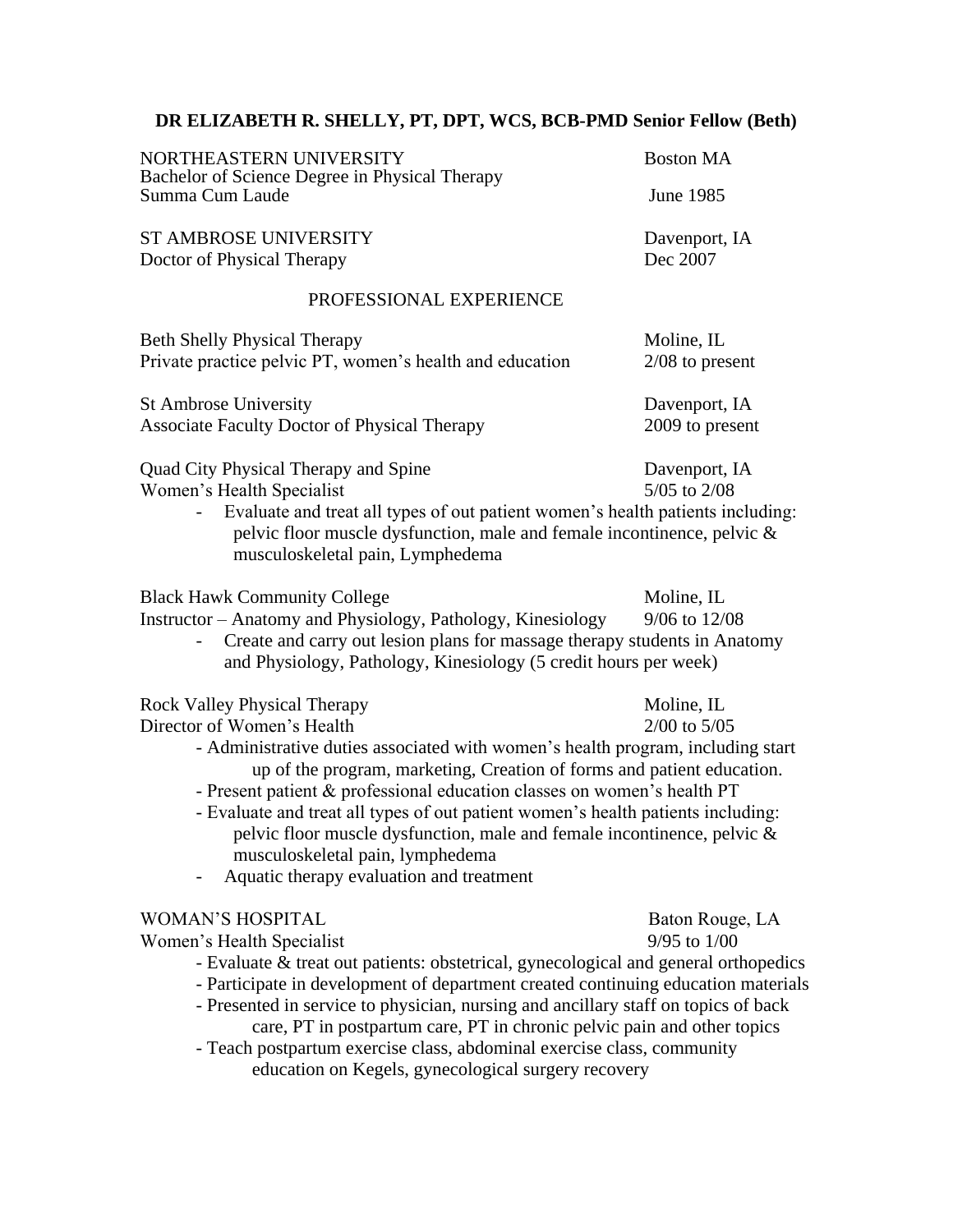### CAMBRIDGE PHYSICAL THERAPY Cambridge MA MATERNAL AND CHILD HEALTH CENTER 9/90 to 3/95 Staff Physical Therapist, full time

- Evaluation and treatment of patients with urogynecological and anorectal disorders including urinary and fecal incontinence, abdominal / pelvic pain

- Establishment of biofeedback protocols and equipment development
- Instruct Prenatal & Postpartum exercise classes, Post-Cesarean rehab group
- Evaluate & treat outpatients: obstetrical, gynecological, and general orthopedic
- Develop protocol for treatment of High-Risk pregnancy

- Develop and teach three day professional courses in obstetrics and gynecology

| CENTRAL MASS VISITING NURSES ASSOCIATION                                     | Worcester MA  |
|------------------------------------------------------------------------------|---------------|
| Home Physical Therapist, part-time                                           | 5/92 to 8/95  |
| <b>CHEST PHYSICAL THERAPY SERVICES</b>                                       | Arlington MA  |
| Home Chest Physical Therapist, part-time                                     | 2/89 to 11/93 |
| THE MEDICAL CENTER OF CENTRAL MASS                                           | Worcester MA  |
| Total period of employment                                                   | $3/86 - 9/92$ |
| Senior Physical Therapist, part-time, in-patients                            | 5/88-9/92     |
| Obstetric Exercise Specialist, part-time                                     | $4/87 - 6/91$ |
| - Develop and implement outpatient prenatal and postpartum exercise programs |               |

Staff Physical Therapist, full time, in-patients 3/86-5/88

#### PROFESSIONAL ORGANIZATIONS

American Physical Therapy Association, Section on Women's Health Board appointed position: Development Committee Chair 9/97 to 2/02 Elected position: Director of Financial Development 2/02 to 2/05 Board appointed position: Endorsement committee chair 2/05 to 2/06 Board appointed position: Chair of CAPP-pelvic 5/05 to 10/07, 2/10 to 9/10 Board appointed position: CAPP committee member 5/05 to 9/10 Board appointed position: Book review editor for the Journal of Women's' Health Physical Therapy 8/08 to 7/11 Board appointed position: SOWH – SUNA liaison 2/02 to 1/12 Board appointed position: Book reviewer - 8/08 to present International Continence Society (journal reviewer) Board appointed position: Physiotherapy Committee member 8/08 to 8/13 Board appointed position: Conservative Management WG 8/12 to 1/17 Board appointed position: Standardization Committee member 8/13 to 8/19 Board appointed position: ICS Wiki Editor in Chief 8/13 to1/19 Board appointed position: Pelvic floor muscle WG co-chair 9/16 to present Board appointed position: Conservative management male WG 5/19 to present International Urogynecological Association (journal reviewer) Committee appointed position: US physiotherapy ambassador 9/12 to 3/16 International Organization of Women's Health Physical Therapists Board appointed position: Chair of Publications 4/02 to 11/05 Society of Urologic Nurses Allied Elected position: Treasure of the Mississippi Valley chapter 1/02 to 6/03 American Urological Association member 7/2017 to 7/19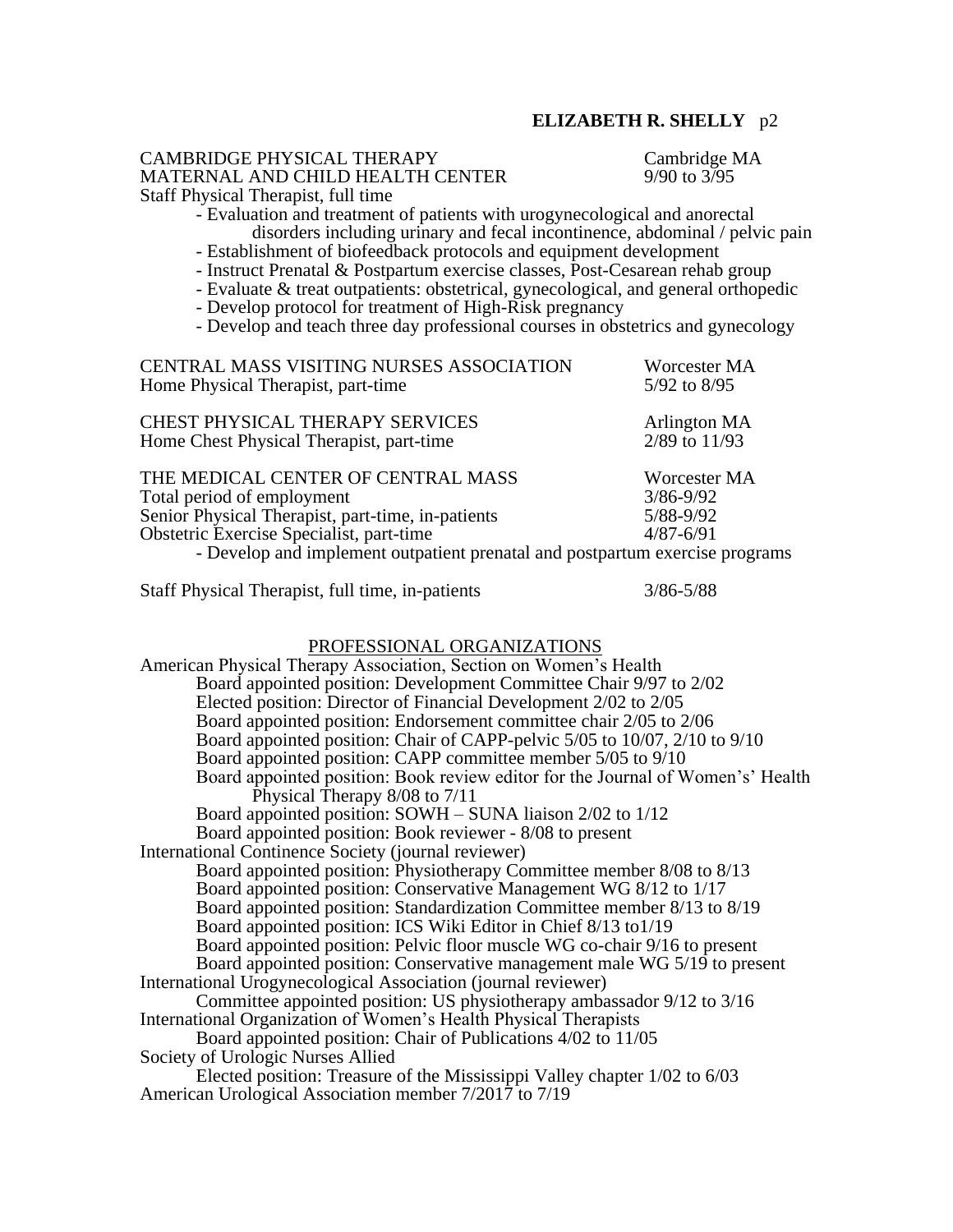### CERTIFICATIONS

Iowa State Physical Therapy License #03058 Illinois State Physical Therapy License #070-011762 American Heart Association Certified CPR Leduc Certified Lymphedema Therapist Board Certification in Pelvic Muscle Dysfunction Biofeedback – BCB PMD

- Biofeedback International Alliance October, 2004

- Associate Fellow – September 2007

- Fellow – October 2010, 2013

- Senior Fellow - October 2016, 2019

Board Certified Women's Health Specialist – WCS

- American Board of Physical Therapy Specialists - 6/2010, 6/2020

### AWARDS

Section on Women's Health Volunteer of the Year 2005 Section on Women's Health Volunteer of the Year 2006 Elizabeth Noble award recipient – Section on Women's Health 2007 Travel grant SOWH CSM 2009

### RESEARCH

Platform at the Society of Urological Nurses and Associates Annual Symposium Tampa, FL March 1, 2008

Poster presented at the American Urogynecological Society Annual Meeting Chicago, IL Sept 4 to 6, 2008

Poster presented at the International Continence Society Annual Meeting San Francisco, CA **October 2, 2009** 

Shelly ER, Methods used by physical therapists to learn pelvic floor muscle examination, Journal of Pelvic Medicine and Surgery, 2008;14(4):321.

Shelly ER, Krum L, Methods used by physical therapists to learn pelvic floor muscle examination. Neurourol and Urodnam, 2009;28(7):821-822.

Platform presented Combined Sections Meeting of the APTA Characteristics of therapists reporting high and low skill confidence in examination of pelvic floor muscles Las Vegas, NV February 10, 2009

Shelly E, Krum LL. Characteristics of therapists reporting high and low skill confidence in examination of pelvic floor muscles. Journal of Women's Health Physical Therapy. 2010;34(3):89-98.

Poster presentation International Continence Society Ultrasound Imaging Use in the Clinical Practice of United States Pelvic PT's Philadelphia, PA August 31, 2018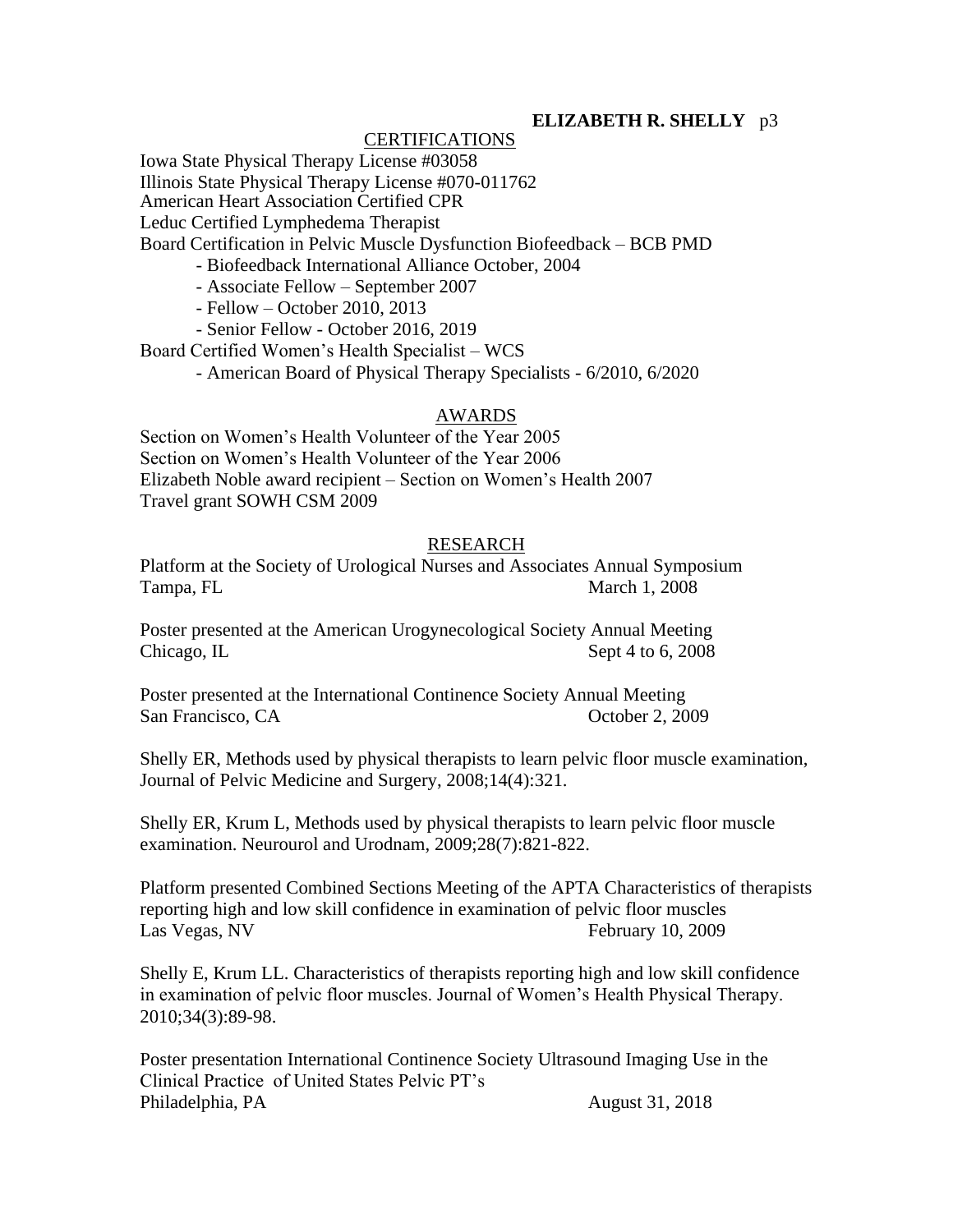### PRODUCTIONS and PUBLICATIONS

"Start Right Stay Fit"-Prenatal Exercise Video Worcester Memorial Hospital, 1988.

"A Special Place for you and Your Baby"-Prenatal Relaxation audiocassette, Knot Records, 1992.

Methodology for Evaluation and Treatment of Pelvic Floor Dysfunction: Manual for Pathway MR-20 and MR-10 Surface EMG Biofeedback Devices, 1994.

"Behavioral Therapies for the Treatment of Urinary Incontinence in Women" Jacksonville Medicine, Sept. 1996.

"Electrical Stimulation", "Scar Management", "Case Studies" co-author chapters in The Gynecological Manual Editor E. Wilder, Published by APTA Section on Women's Health, 1997.

"The Pelvic Floor" chapter in Therapeutic Exercises by Carrie Hall and Lori Thein-Brody, Lippincott-Williams and Wilkins Publisher, 1999.

"Applying the Guide to Physical Therapy Practice to Women's Health Physical Therapy" co authored with Julie Pauls, Journal of the Section on Women's Health, 23,3,1999.

"Pelvic Pain" section in Therapeutic Management of Incontinence and Pelvic Pain by J. Laycock and J. Haslam, Springer-Verlag Publishers, 2002.

"Electrical Stimulation", "Scar Management", "Fecal incontinence" co-author revision of chapters in The Gynecological Manual 2<sup>nd</sup> edition, Editor E. Wilder, Published by APTA Section on Women's Health, 2002.

"Biofeedback Treatment of Female Urinary Incontinence" Two hour video Continuing Education program sponsored by The Prometheus Group Inc. Produced by Louisiana State University, 2002.

"Palpation and assessment of the pelvic floor muscles using depth and positional measurements" co authored with Ann Dunbar, Journal of the Section on Women's Health, 28:1, 2004.

"The Pelvic Floor" chapter in Therapeutic Exercises by Carrie Hall and Lori Thein-Brody, Lippincott-Williams and Wilkins Publisher, 2<sup>nd</sup> edition. 2005.

"Electrical Stimulation and Biofeedback for Genitourinary Dysfunction" chapter in Clinical Electrophysiology 3<sup>rd</sup> edition co-authored Rebecca Stephenson, by Andrew Robinson and Lynn Synder-Mackler, Lippincott Williams and Wilkins, 2008.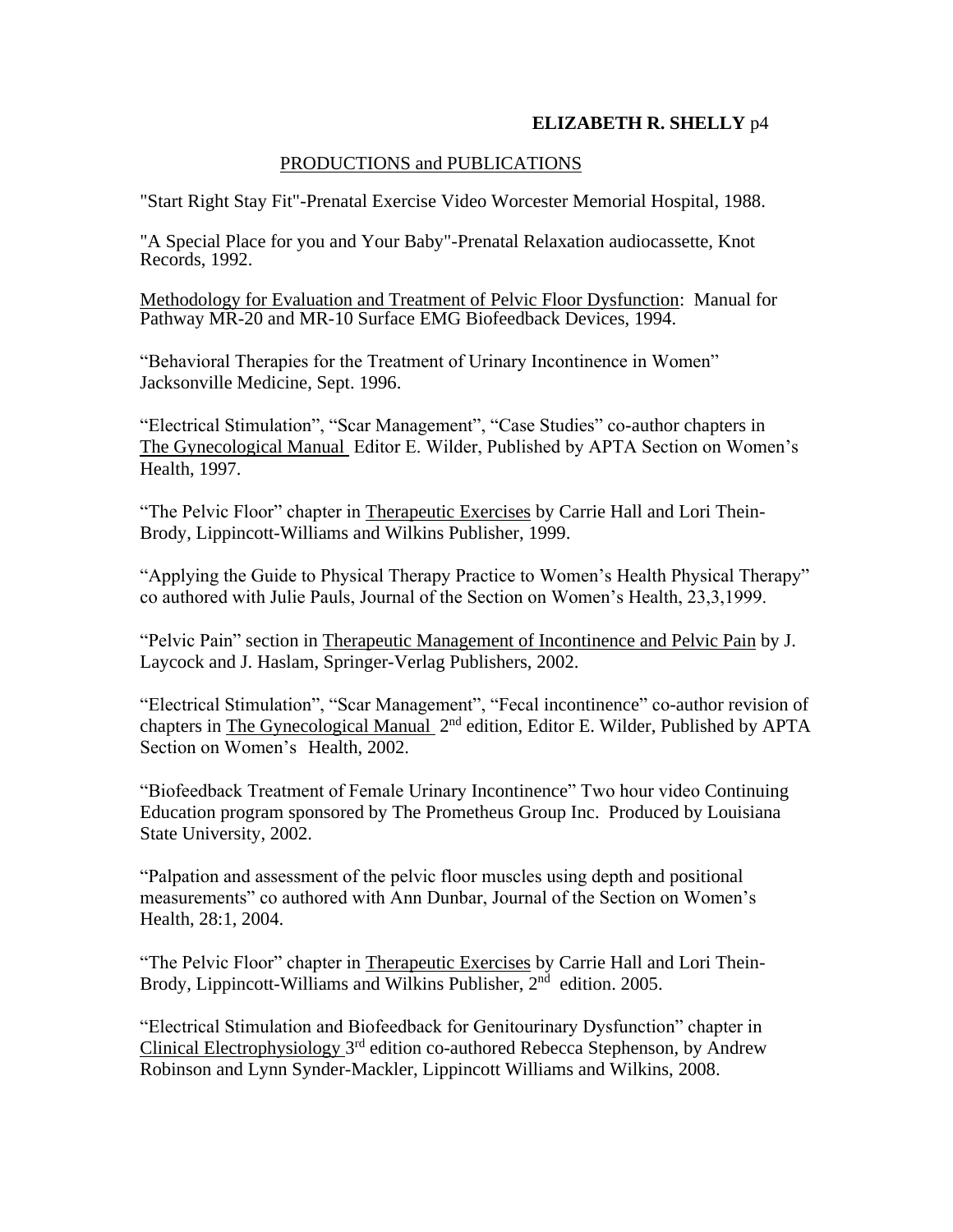"Pelvic Pain" section in Therapeutic Management of Incontinence and Pelvic Pain 2nd edition by J. Laycock and J. Haslam, Springer-Verlag Publishers, 2008.

"Pelvic Physical Therapy – course manuals level 1, 2, and 3" primary editor, Published by the Section on Woman's' Health of the American Physical Therapy Association, Alexandria Virginia, 2006, 2007, 2008, 2009, 2010.

"The Pelvic Floor" chapter in Therapeutic Exercises by Carrie Hall and Lori Thein-Brody, Lippincott-Williams and Wilkins Publisher, 3<sup>rd</sup> edition. 2011.

[Validation of the Pelvic Floor Inventories Leiden \(PelFIs\) in English.](https://www.ncbi.nlm.nih.gov/pubmed/21351131) Voorham-van der Zalm PJ, Berzuk K, Shelly B, Kamin B, Putter H, Lycklama À Nijeholt GA, Pelger RC, Stiggelbout AM. Neurourol Urodyn. 2011 Apr;30(4):536-40.

Women's health editor - content in multiple chapters of Pathology Implication for the Physical Therapist 4th edition Eds CC Goodman, KF Fuller. Saunders Publications, 2015

[Pelvic Muscle Exercises Using A Home Trainer for Pelvic Muscle Dysfunction: A Case](https://www.ncbi.nlm.nih.gov/pubmed/27281865)  [Report.](https://www.ncbi.nlm.nih.gov/pubmed/27281865) Shelly B. Urol Nurs. 2016 Mar-Apr;36(2):82-7.

[An International Urogynecological Association \(IUGA\)/International Continence Society](https://www.ncbi.nlm.nih.gov/pubmed/27921161)  [\(ICS\) joint report on the terminology for the conservative and nonpharmacological](https://www.ncbi.nlm.nih.gov/pubmed/27921161)  [management of female pelvic floor dysfunction.](https://www.ncbi.nlm.nih.gov/pubmed/27921161) Bo K, Frawley HC, Haylen BT, Abramov Y, Almeida FG, Berghmans B, Bortolini M, Dumoulin C, Gomes M, McClurg D, Meijlink J, Shelly E, Trabuco E, Walker C, Wells A. Int Urogynecol J. 2017 Feb;28(2):191-213.

[An International Urogynecological Association \(IUGA\)/International Continence Society](https://www.ncbi.nlm.nih.gov/pubmed/27918122)  [\(ICS\) joint report on the terminology for the conservative and nonpharmacological](https://www.ncbi.nlm.nih.gov/pubmed/27918122)  [management of female pelvic floor dysfunction.](https://www.ncbi.nlm.nih.gov/pubmed/27918122) Bo K, Frawley HC, Haylen BT, Abramov Y, Almeida FG, Berghmans B, Bortolini M, Dumoulin C, Gomes M, McClurg D, Meijlink J, Shelly E, Trabuco E, Walker C, Wells A. Neurourol Urodyn. 2017 Feb;36(2):221-244.

[Electromyography in the assessment and therapy of lower urinary tract dysfunction in](https://www.ncbi.nlm.nih.gov/pubmed/28419532)  [adults.](https://www.ncbi.nlm.nih.gov/pubmed/28419532) Krhut J, Zachoval R, Rosier PFWM, Shelly B, Zvara P. Neurourol Urodyn. 2017 Apr 18.

Women's health editor - content in multiple chapters of Differential Diagnosis for Physical Therapists screening for referral. 6th edition Eds CC Goodman, J Heick, RT Lazaro. Elsevier Publications, 2018.

"The Pelvic Floor" chapter in Therapeutic Exercises by Carrie Hall and Lori Thein-Brody, Lippincott-Williams and Wilkins Publisher, 4<sup>rd</sup> edition. 2018.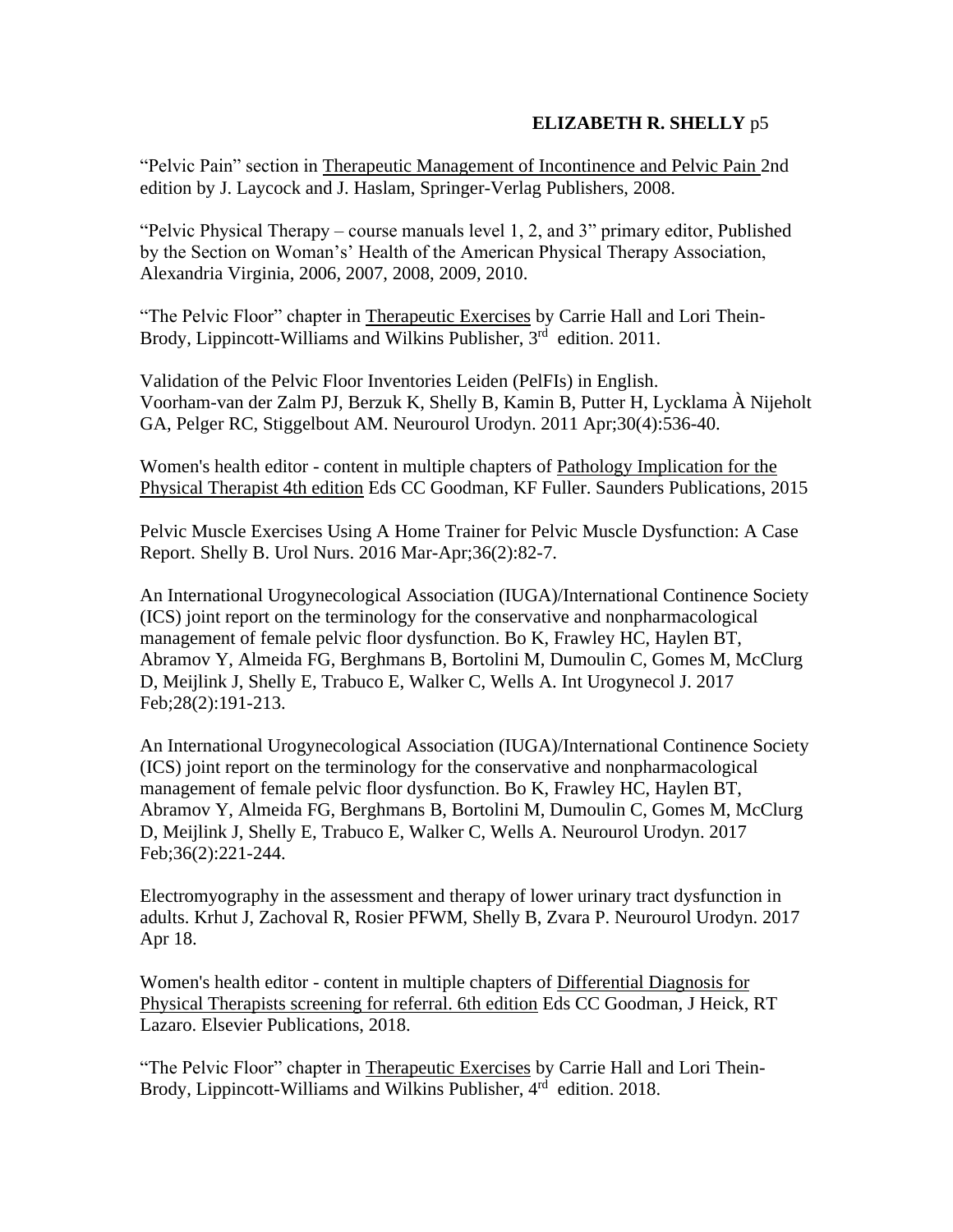[International Continence Society supported pelvic physiotherapy education guideline.](https://pubmed.ncbi.nlm.nih.gov/29464826/) Bakker E, Shelly B, Esch FH, Frawley H, McClurg D, Meyers P.Neurourol Urodyn. 2018 Feb;37(2):869-876.

Women's health editor - content in multiple chapters of Pathology Implication for the Physical Therapist 5th edition Eds CC Goodman, KF Fuller. Saunders Publications, 2021

Facing Pelvic Pain *- a Multidisciplinary Comprehensive Resource for Patients with Pelvic Pain* , 2021, Mass General Hospital. Primary author on two chapters.

Women's health editor - content in multiple chapters of Differential Diagnosis for Physical Therapists screening for referral. 7th edition Eds CC Goodman, J Heick, RT Lazaro. Elsevier Publications, in publication.

### PROJECTS and AFFILIATIONS

Pelvic Physical Therapy Distance Journal Club March 2011 to present Creator and lead presenter

Male study group (pelvic PT distance journal club) January 2015 to January 2016 Produced report of 11 content experts on Post Prostatectomy UI rehabilitation

Pericoach advisory board July 2014 to present

The Overactive Pelvic Floor: a book review and study group 12 week on line study group Jan to April 2017

"Introduction to physical therapy for urinary incontinence" Yearly 2012 to present Allied Health webinars

St Ambrose University PT Department Adjunct Faculty Davenport, IA "Urogential and Obstetric Pathology" 6 hours annually 2002 to present "Therapeutic applications – women's health module" 8 hours annual 2006 to present "Imaging Ultrasound in Rehabilitation" 2 hours annual 2014 to present "Iowa Pelvic PT Study Day" Bettendorf, IA Conservative management of CPP May 31, 2014 Iowa City, IA Conservative management of post prostatectomy UI May 2, 2105 Des Moines, IA Summary of Pelvic PT Distance Journal Club - Male Study Group April 16, 2016 Des Moines, IA Therapeutic Pain Neuroscience Education in the treatment of Chronic Pelvic Pain April 22, 2017 Webinar - Tension Myalgia of the PFM - diagnosis and conservative management April 25, 2020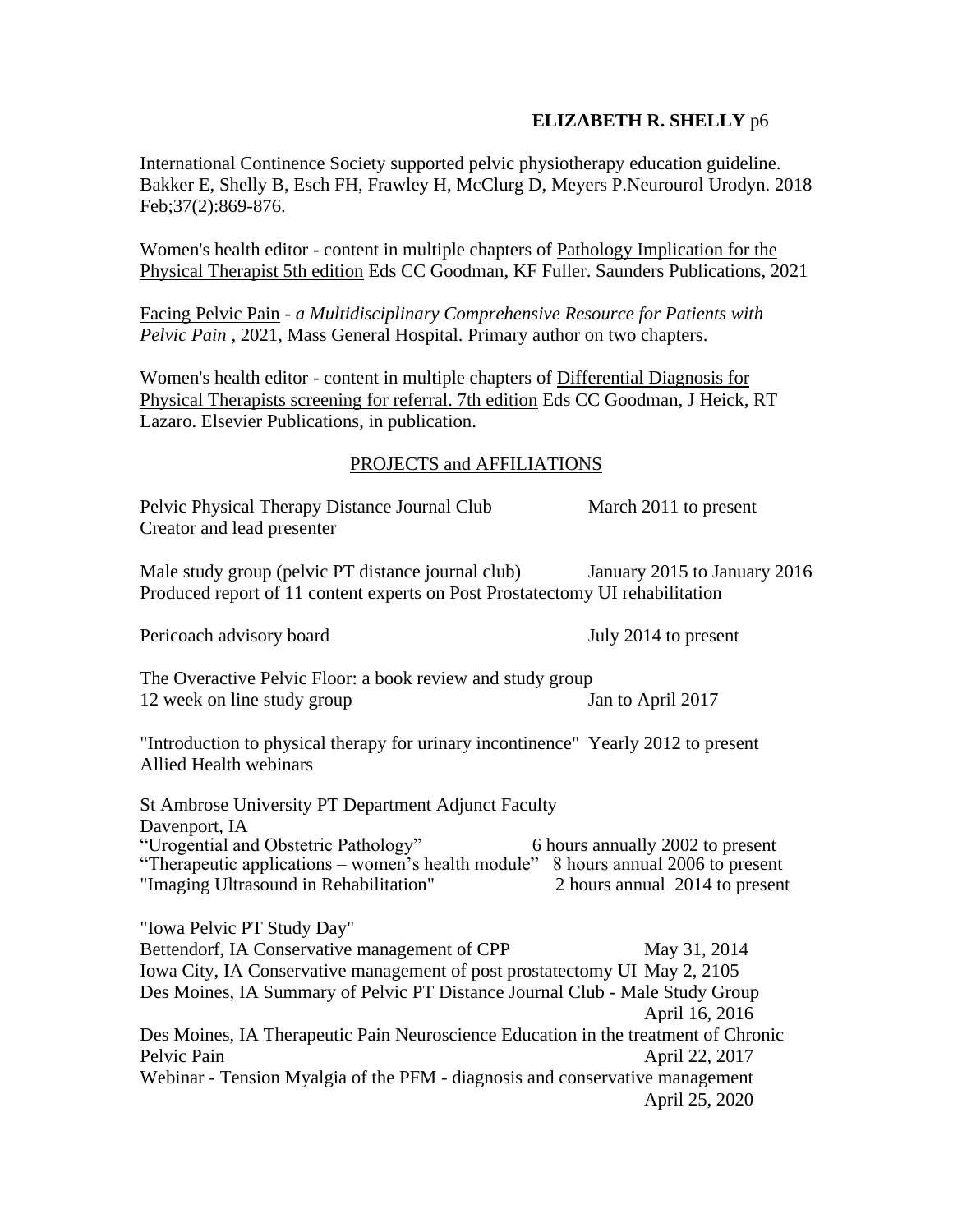#### 3-DAY POST-PROFESSIONAL CONTINUING EDUCATION COURSES TAUGHT

"Pelvic Physical Therapy 1" CAPP course Section on Women's Health APTA Boston, MA June 9-11, 2006 St Louis, MO July 20-22,2007 San Francisco, CA April 4-6, 2008 Salt Lake City **Salt Lake City** January 23-25, 2009 Lincoln, NE August 21-23,2009 Orlando, FL March 12-14,2010 Green Bay, WI April 9-11,2010

"Pelvic Physical Therapy 2" CAPP course Section on Women's Health APTA Kansas City, KS May 5-7, 2006 Seattle, WA Correction Contract Contract Contract Contract Contract Contract Contract Contract Contract Contract Contract Contract Contract Contract Contract Contract Contract Contract Contract Contract Contract Contract C Portland, OR March 2-4, 2007 Warwick, RI August 3-5, 2007 Baton Rouge, LA November 14-16,2008 Warwick, RI March 27-29, 2009 Houston, TX  $\qquad \qquad$  July 24-26, 2009 Lincoln, NE August 20-22,2010 Boston, MA October 29-31,2010

"Pelvic Physical Therapy 3" CAPP course Section on Women's Health APTA Tucson, AZ September 15-17, 2006 Houston, TX March 23-25, 2007 White Plains, NY Corollary 2007 and 2008 and 2009 and 2009 and 2009 and 2009 and 2009 and 2009 and 2009 and 20 St Louis, MO July 18-20, 2008 Chicago, IL October 24-26, 2008 Providence, RI Correction Contract Correction Correction Correction Correction Correction Correction Correction Correction Correction Correction Correction Correction Correction Correction Correction Correction Correction Baton Rouge, LA November 13-15,2009 Green Bay, WI September 17-19,2010

"Beginner Gynecological Therapy" Section on Women's Health APTA May 13-16,1999 White Plains, NY Nov 2-5,2000 Virginia Beach, VA Nov 1-4,2001 Benton, AK Nov 7-10,2002 Portland, OR Aug 22-24,2003 Atlanta, GA Nov 14-16,2003 South Orange, NJ May 21-23, 2004 St Louis, MO  $S$ ept 10-12, 2004

"Intermediate Gynecological Physical Therapy" Section on Women's Health APTA Grand Rapids, MI April 7-9,2000 Kansas City, KS Oct 20-22,2000 Houston, TX April 5-8,2001 Chicago, IL Chicago, IL Chicago, IL Chicago, IL Chicago, IL Chicago, IL Chicago, IL Chicago, IL Chicago, IL Chicago, IL Chicago, IL Chicago, IL Chicago, IL Chicago, IL Chicago, IL Chicago, IL Chicago, IL Chicago, IL Chicag Philadelphia, PA April 5-7,2002 Akron, OH Oct 3-5,2002 St Louis, MO June 5-7,2003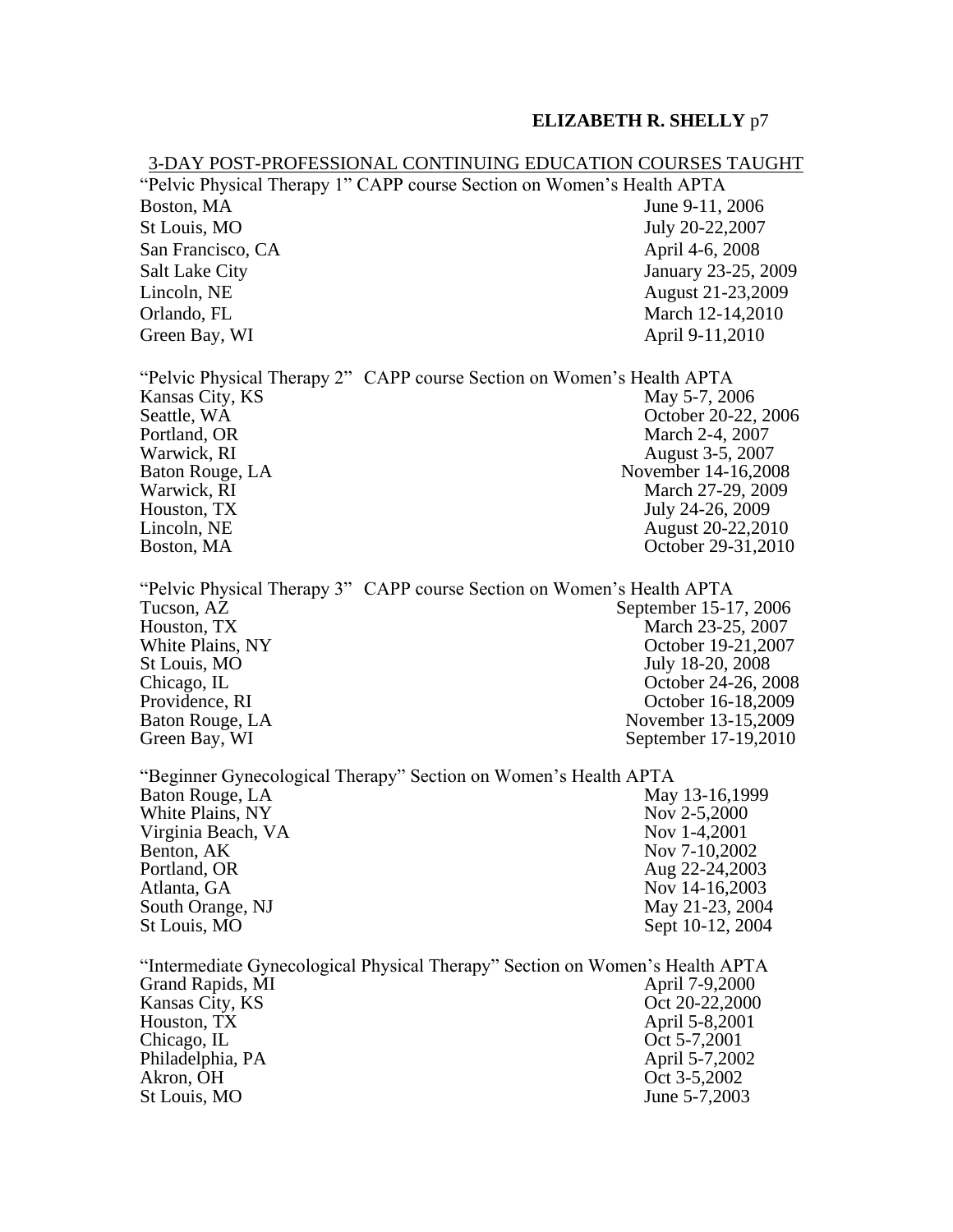| Seattle, WA<br>Portland, OR<br>Tuscan, AZ<br>Houston, TX                                                                      | Oct 3-5,2003<br>June 4-6, 2004<br>Nov 1-3,2004<br>Nov 11-13,2005                                                                                                                       |
|-------------------------------------------------------------------------------------------------------------------------------|----------------------------------------------------------------------------------------------------------------------------------------------------------------------------------------|
| "Beginner Physical Therapy for Pelvic Floor Dysfunctions" Woman's Hospital<br>Baltimore, MD<br>Shawnee, KS<br>Baton Rouge, LA | June 21-23,1996<br>Sept 13-15,1996<br>December 6-8,1996<br>Feb 28- March 2,1997<br>Sept 12-14,1997<br>April 23-26,1998<br>October 22-25,1998<br>March 11-14,1999<br>Sept 30-Oct 3,1999 |
| "Intermediate Physical Therapy for Pelvic Floor Dysfunctions" Woman's Hospital<br>Baton Rouge, LA                             | March 8-10,1996                                                                                                                                                                        |
| Boston, MA                                                                                                                    | July 19-21,1996                                                                                                                                                                        |
| Baton Rouge, LA                                                                                                               | May 2-4,1997                                                                                                                                                                           |
| Boston, MA                                                                                                                    | October 3-5,1997                                                                                                                                                                       |
| Baton Rouge, LA                                                                                                               | May 29-31,1998<br>November 6-8,1998<br>October 8-10,1999                                                                                                                               |
| "Obstetric Physical Therapy Update" Continuing Education Network                                                              |                                                                                                                                                                                        |
| Baltimore, MD                                                                                                                 | October 27-29,1995                                                                                                                                                                     |
| Virginia Beach, VA<br>Williamsburg, VA                                                                                        | May 31-June 2,1996<br>May 16-18,1997                                                                                                                                                   |
| "Gynecological Physical Therapy" Care Resource Seminars Inc.                                                                  |                                                                                                                                                                                        |
| New Orleans, LA                                                                                                               | February 17-19,1995                                                                                                                                                                    |
| Edison, NJ                                                                                                                    | July 14-16,1995                                                                                                                                                                        |
| San Francisco, CA                                                                                                             | August 4-6,1995                                                                                                                                                                        |
| Hollywood, FL                                                                                                                 | Nov 10-12,1995                                                                                                                                                                         |
| "Obstetric/Gynecological Physical Therapy" Cambridge Physical Therapy<br>Cambridge, MA                                        | February 22, 1993<br>October 2-4, 1993<br>January 15-17,1994<br>March 12-14,1994<br>May 21-23,1994<br>July 23-25,1994<br>January 6-8,1995<br>March 3-5,1995                            |
|                                                                                                                               |                                                                                                                                                                                        |

"Pelvic Floor-Function, Dysfunction and Treatment" OB/GYN Section APTA Boston, MA June 23-27, 1993 Sept 16-20,1994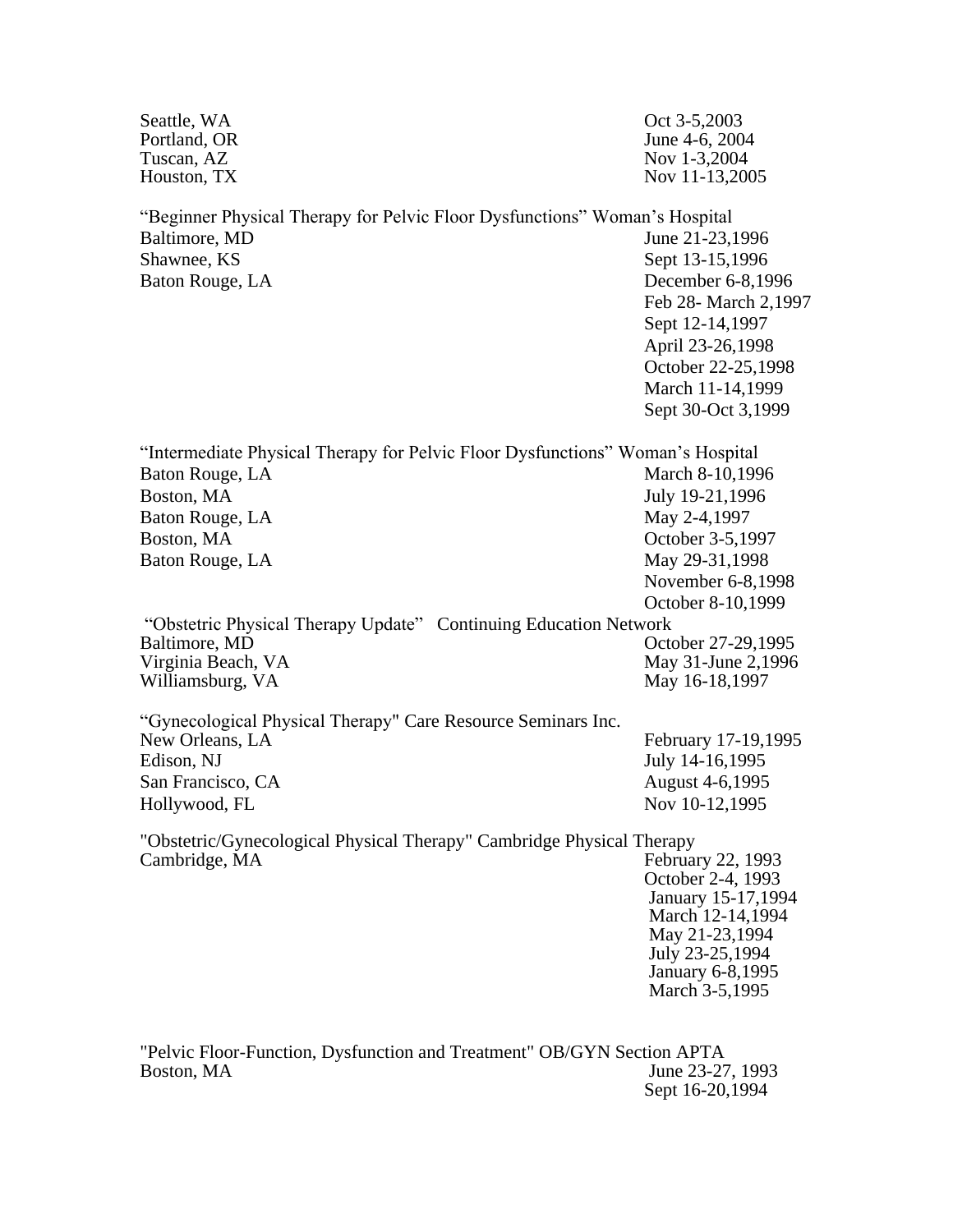## INVITED LECTURES

| "Advanced Analysis of Bladder Diary: Objective Measures"<br>International meeting of pelvic dysfunction sponsored by IPL webinar                                                                                                                                                                                                                                                                     | April 2020          |
|------------------------------------------------------------------------------------------------------------------------------------------------------------------------------------------------------------------------------------------------------------------------------------------------------------------------------------------------------------------------------------------------------|---------------------|
| "Pediatric Bladder / Bowel Diary and Elimination Observations"<br>International meeting of pelvic dysfunction sponsored by IPL webinar                                                                                                                                                                                                                                                               | <b>July 2020</b>    |
| International Congress of Physiotherapy in Pelvicperineology<br><b>Racife Brazil</b><br>Physiotherapy treatment of sexual dysfunction<br>Therapeutic neuroscience pain education in the treatment of pelvic pain<br>Genito-Pelvic Pain/Penetration disorder - Female Sexual Pain Disorder                                                                                                            | October 24-26, 2019 |
| "Physical Therapy and sexual healthcare before and after cancer"<br>All of Me Iowa Conference: sexual healthcare in oncology<br>Iowa City, IA                                                                                                                                                                                                                                                        | Jan 31, 2018        |
| "The role of Physiotherapy and a Multidisciplinary team in the daily life of patients. Can<br>we improve their quality of life if we work together?" workshop 5<br>"Therapeutic Pain Neuroscience Education in the treatment of Chronic Pelvic Pain" PT<br>forum<br><b>International Continence Society</b><br>Philadelphia, PA                                                                      | Aug 28-31,2018      |
| "Wiki what? workshop of the ICS Wiki<br><b>International Continence Society</b><br>Florence Italy                                                                                                                                                                                                                                                                                                    | Sept 15, 2017       |
| "The Neurogenic Bowel - Pathophysiology, Assessment and Management Conservative<br>management - lifestyle and rehabilitative treatments"<br><b>International Continence Society</b><br>Montreal, Canada                                                                                                                                                                                              | October 9, 2015     |
| "Adjunctive treatments for pelvic floor dysfunction; Conservative management for adult<br>pelvic floor dysfunction: a physiotherapy approach"<br>"Physiotherapist's Door to Door Assessment and treatment of Neurogenic Bladder"<br>"The patient doesn't want anything "invasive": What can we offer? Intractable OAB"<br>"DT Doundtoble The use of veginal dilators in the treatment of veginismus" |                     |

["PT Roundtable The use of vaginal dilators in the treatment of vaginismus"](http://www.bethshelly.com/docs/Round_table_handout_The_use_of_dilators.pdf) International Continence Society Rio De Janeiro, Brazil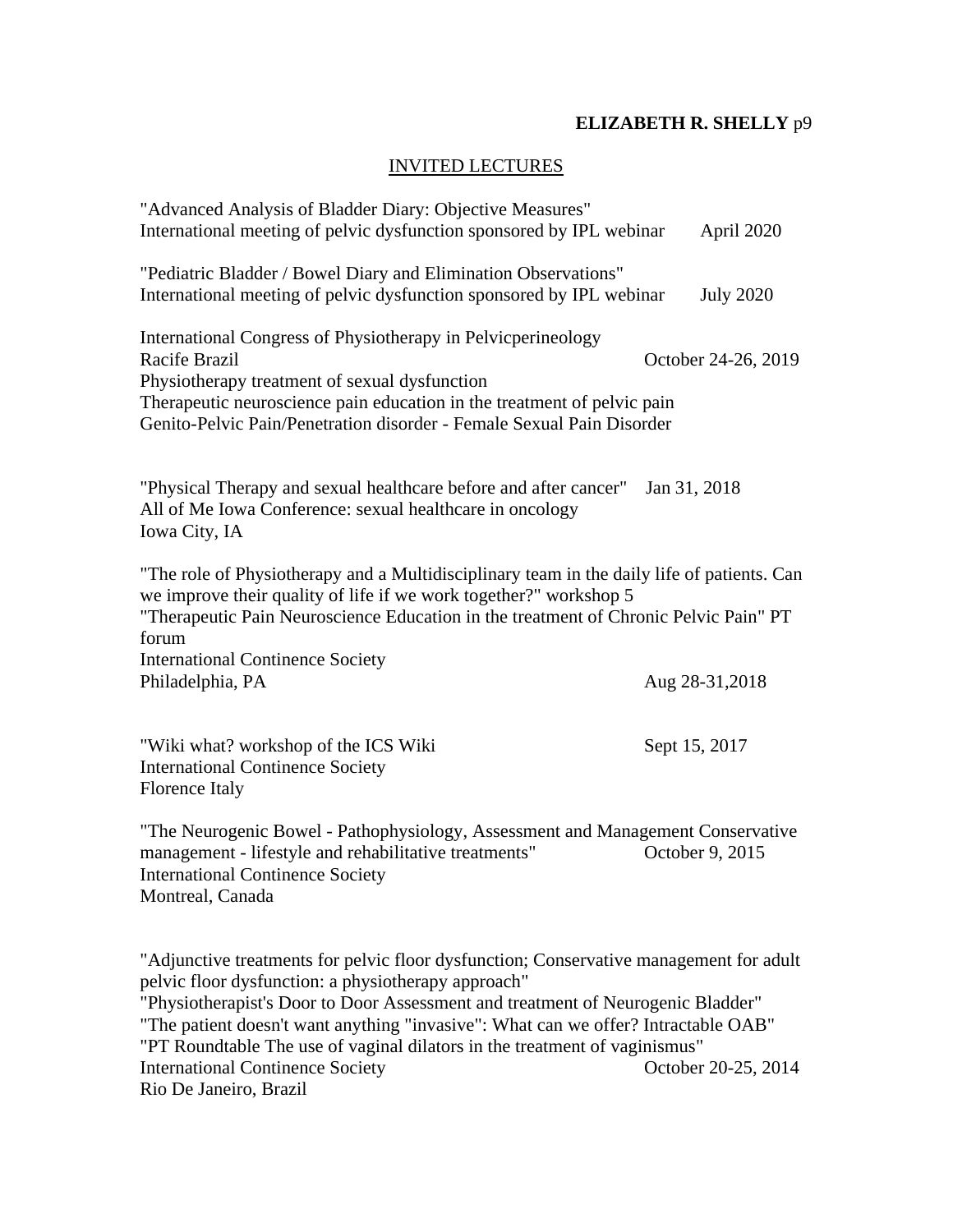| "Biofeedback and sexual dysfunction"<br><b>International Urogynecological Society Annual Meeting</b><br><b>Washington DC</b>                                                                                                                                                     | July 22, 2014        |
|----------------------------------------------------------------------------------------------------------------------------------------------------------------------------------------------------------------------------------------------------------------------------------|----------------------|
| "Physiotherapy Assessment and Treatment of Persistent Pelvic Pain" April 12-13, 2014<br>Sydney, Australia                                                                                                                                                                        |                      |
| "Female Chronic Pelvic Pain - a Biopsychosocial approach to management"<br>Melbourne, Australia                                                                                                                                                                                  | April 4-6, 2014      |
| "Intermediate Pelvic PT Roundtable"<br>Honolulu, Hawaii                                                                                                                                                                                                                          | January 18, 2014     |
| "Conservative Management of Post Prostatectomy urinary Incontinence (PPUI) and<br><b>Resistant Overactive Bladder (OAB)"</b><br>"PFM Rehabilitation for Physical Therapists and Nurses"<br>The Northeastern Section of the American Urological Association<br>Syracuse, New York | Oct 31 - Nov 1, 2013 |
| "Conservative Management of adult pelvic floor dysfunction: a physiotherapy approach"<br><b>International Continence Society</b><br>Barcelona Spain                                                                                                                              | August 2013          |
| "Adult EMG biofeedback for urinary incontinence"<br>"Advanced EMG Biofeedback Downtraining for overactive PFM"<br><b>SUNA's Annual Symposium</b><br>Savanaha GA                                                                                                                  | March 7-8, 2013      |
| "Pelvic Physical Therapy"<br>Sioux Falls, SD                                                                                                                                                                                                                                     | February 2-3, 2013   |
| "Analysis of Bladder Diary and Advanced Bladder Training"<br>Rehabilitation Institute of Chicago<br>Chicago, IL                                                                                                                                                                  | November 28, 2012    |
| "Review of advanced manual techniques for the perineum and internal pelvic structures"<br>Danvers, MA                                                                                                                                                                            | October 20, 2012     |
| "Pelvic Pain and the Overactive Pelvic Floor: Management for Physiotherapists"                                                                                                                                                                                                   |                      |
| <b>Australian Physiotherapy Association</b><br>Brisbane, Australia                                                                                                                                                                                                               | September 8-9, 2012  |
| "Physiotherapy Management of Persistent Pelvic Pain Evidence for Treatment of<br>Musculoskeletal (MSK) Pain Syndromes"                                                                                                                                                           |                      |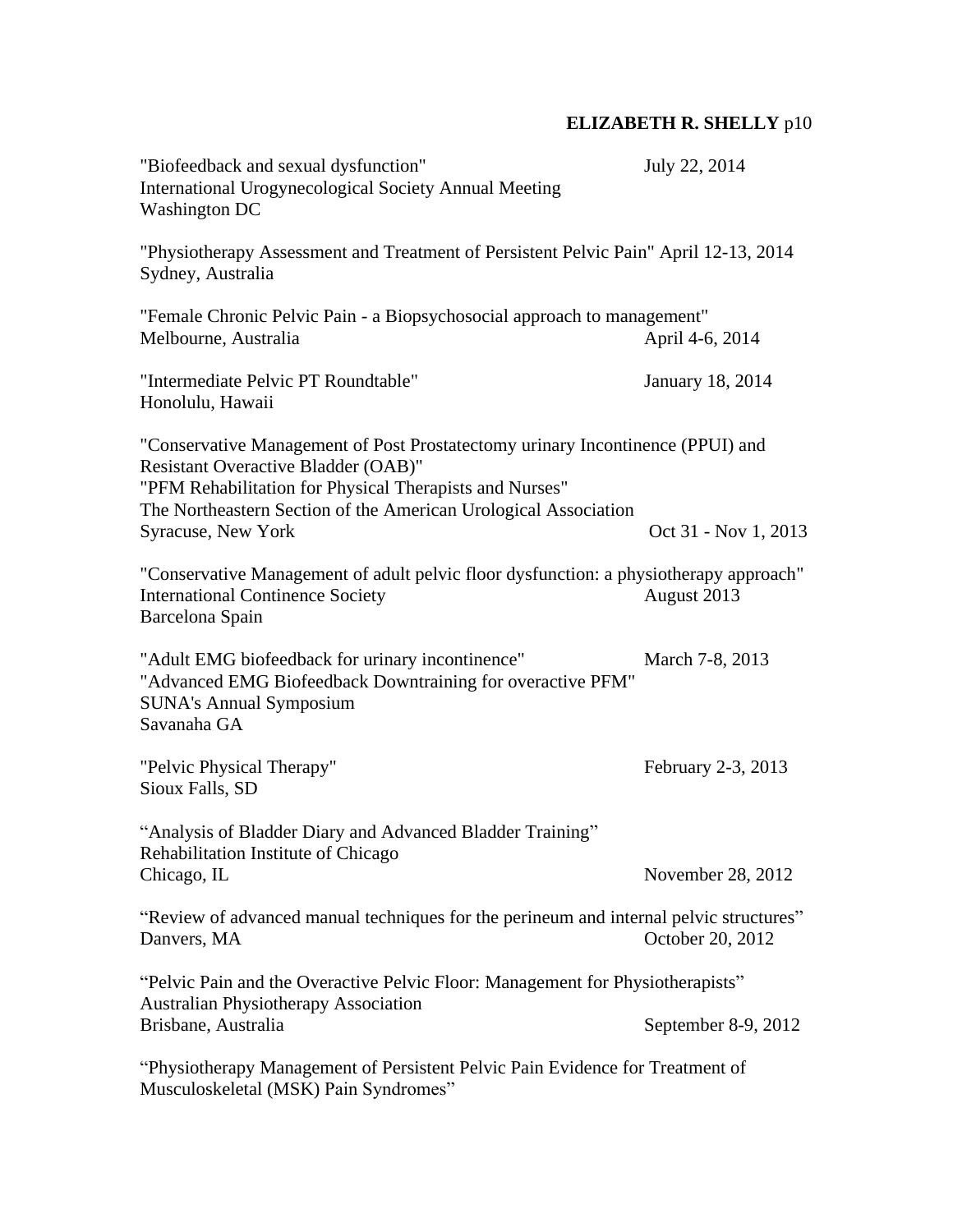| International Urogynecological Association<br>Brisbane, Australia                                                                                                                                                                                                                                                               | September 4, 2012                        |
|---------------------------------------------------------------------------------------------------------------------------------------------------------------------------------------------------------------------------------------------------------------------------------------------------------------------------------|------------------------------------------|
| "Physiotherapy Assessment and Treatment of Overactive Pelvic Floor Muscles and<br>Pelvic Pain"                                                                                                                                                                                                                                  |                                          |
| Auckland, New Zealand                                                                                                                                                                                                                                                                                                           | September 1-2, 2012                      |
| "Conservative Management of Female Stress Urinary Incontinence"<br>"Conservative Management of Post Prostatectomy Urinary Incontinence"<br>"Support for Physiotherapists (PT) treating urinary incontinence"<br>Annual Symposium of the Argentine Urological Society – in association with ICS<br><b>Buenos Aries Argentina</b> | June 15, 2012                            |
| "Analysis of Bladder Diary and Advanced Bladder Training"<br>Private course Lahey Clinic<br>Danvers, MA                                                                                                                                                                                                                         | April 21, 2012                           |
| "EMG down training for overactive PFM"<br>Mississippi Valley SUNA<br>Iowa City, IA                                                                                                                                                                                                                                              | April 14, 2012                           |
| "Advanced Bladder Diary Analysis"<br><b>Combined Sections Meeting APTA</b><br>Chicago, IL                                                                                                                                                                                                                                       | February 10, 2012                        |
| "EMG for Pelvic Floor Muscle Dysfunction"<br>Private course Lahey Clinic Boston. MA<br>Private course St Vincent Hospital Portland, OR                                                                                                                                                                                          | October 15, 2011<br>November 11-12, 2011 |
| "Conservative therapy for overactive pelvic floor muscle (PFM)"<br>Workshop #16 Pelvic pain in patients with lower urinary tract symptoms<br><b>International Continence Society Meeting</b>                                                                                                                                    |                                          |
| <b>Glasgow Scotland</b>                                                                                                                                                                                                                                                                                                         | <b>August 29, 2011</b>                   |
| "Pelvic pain for the orthopedic therapist"<br><b>Agnesian Healthcare</b><br>Fond du Lac, WI                                                                                                                                                                                                                                     | April 24-25,2010                         |
| "Improving Continence Outcomes"<br>Dixon, IL                                                                                                                                                                                                                                                                                    | December 2 and 16, 2009                  |
| "Women's Health for PT"<br>NY State meeting<br>White Plains, NY                                                                                                                                                                                                                                                                 | May 30, 2009                             |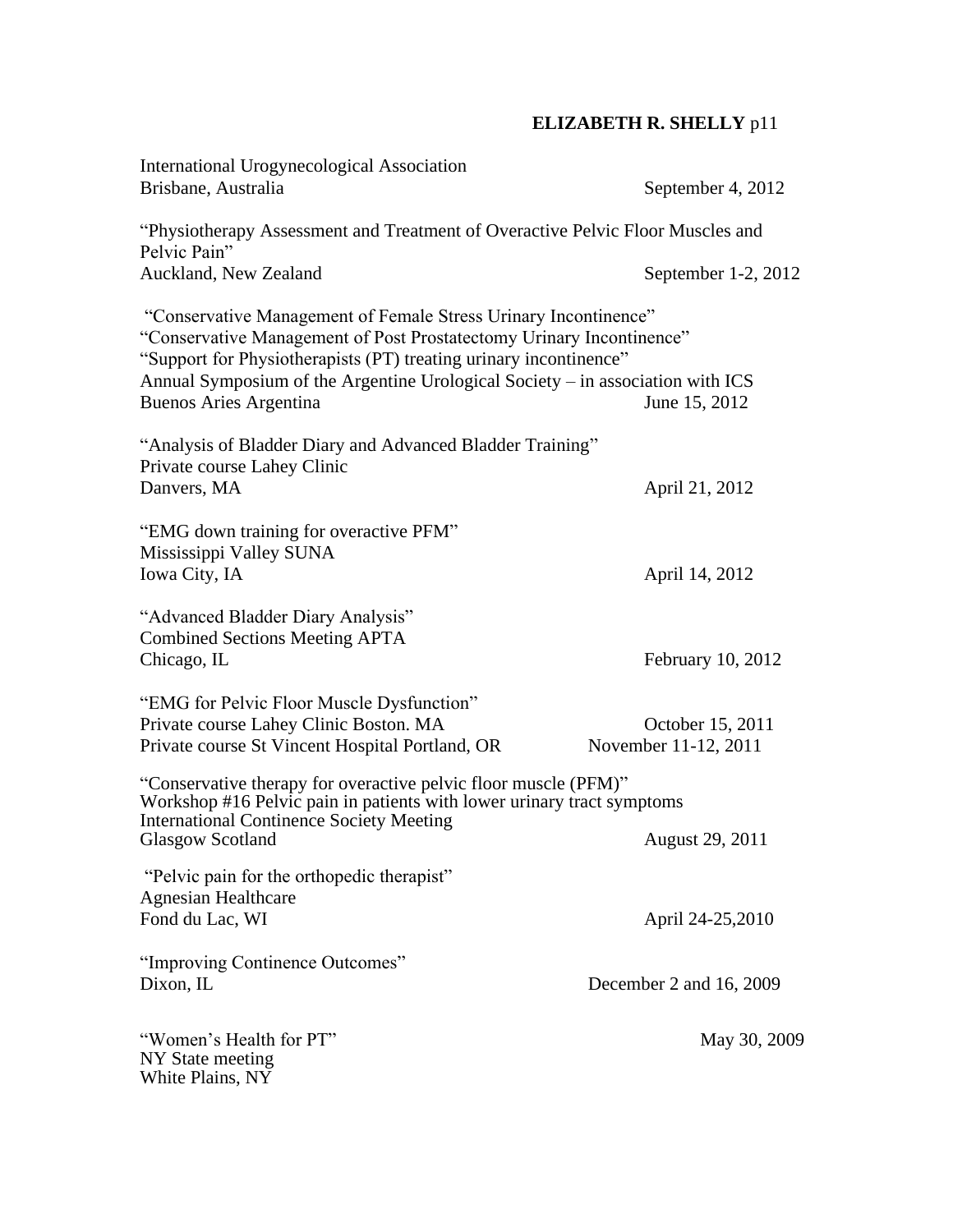| "EMG for the PFM"<br>University of Dayton<br>Dayton, OH                                                                                                                                          | January 9-10,2009 |
|--------------------------------------------------------------------------------------------------------------------------------------------------------------------------------------------------|-------------------|
| "Women's Health Physical Therapy"<br>Real World Physical Therapy<br><b>American Physical Therapy Association</b><br>Baltimore, MD                                                                | April 21, 2007    |
| "Behavioral treatment of female urinary incontinence"<br>"Decreasing sciatic pain during pregnancy"<br>"Introduction to Lymphedema management"<br>Kirkwood Community College<br>Cedar Rapids, IA | March 3, 2007     |
| "Pelvic Floor Muscle Dysfunction and Examination for Midwives" July 22, 2006<br>Quad City PT and Spine<br>Davenport, IA                                                                          |                   |
| "Rehabilitation Treatment of UI in the Nursing Home"<br>Rehab Visions - Mason City, IA                                                                                                           | June 17, 2006     |
| "Recognition of pelvic floor muscle dysfunction and its impact on patient function"<br>Palmer collage<br>Davenport, IA                                                                           | April 21,2006     |
| "Obstetric PT for Physical Therapy Assistants"<br><b>Black Hawk Community College</b><br>Moline, IL                                                                                              | March 25,2006     |
| "Pelvic Pain for Nurses"<br>Society of Urologic Nurses and Associates<br>New York, NY                                                                                                            | March 15,2006     |
| "The year that was, urology research of 2005"<br>Combined Sections meeting APTA<br>San Diego, CA                                                                                                 | February 4,2006   |
| "Beginner GYN PT"<br>Fairfield, IA                                                                                                                                                               | Oct 8-9,2005      |
| "Women's Health Physical Therapy update"<br>Norwalk PT<br>Des Moines, IA                                                                                                                         | Sept 23-24,2005   |
| "Special topics in gynecological physical therapy"<br>Section of Women's Health APTA<br>Minneapolis, MN                                                                                          | April 15-17,2005  |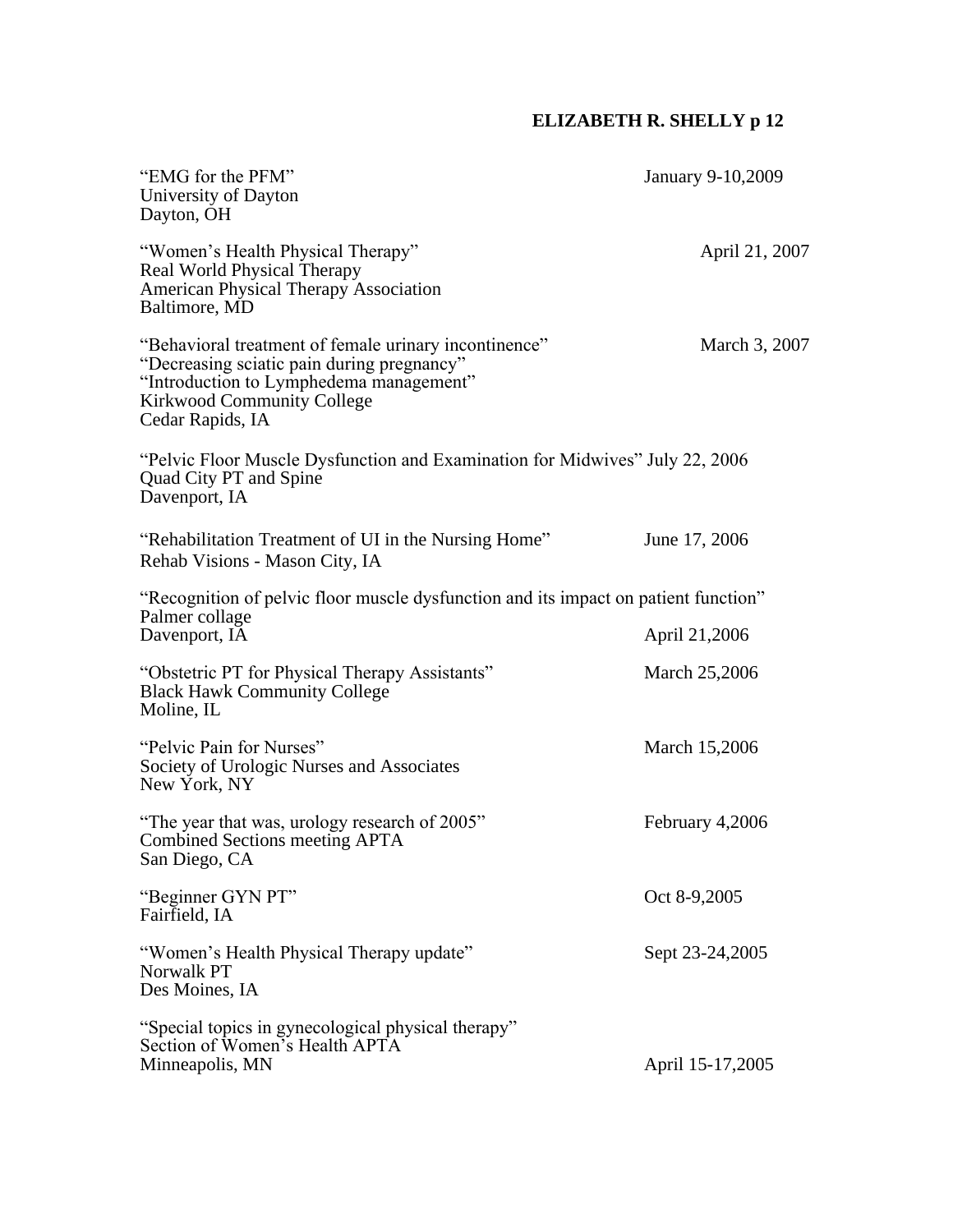| "Pelvic Pain, where does it come from and what can we do about it?"<br>Society of Urologic Nurses                                         |                                                                     |
|-------------------------------------------------------------------------------------------------------------------------------------------|---------------------------------------------------------------------|
| San Diego, CA                                                                                                                             | March 3-5, 2005                                                     |
| "Advanced topics in gynecological physical therapy"<br>Essential control systems<br>Boulder, CO                                           | Sept. 20-21,2003                                                    |
| "Physical Therapy Treatment of Obstetrical Musculoskeletal Pain"<br><b>Iowa State Physical Therapy Meeting</b><br>Ames, IA                | March 14-15,2003                                                    |
| "EMG treatment for Pelvic Floor Dysfunction"<br>The Prometheus Group<br>San Antonio, TX<br>Los Angeles, CA<br>Charlotte, NC<br>Newark, NJ | Dec 7-8,2002<br>Jan 25-26, 2003<br>May 17-18,2003<br>Oct 25-26,2003 |
| "Introduction to Pelvic Floor therapy"<br>Hobbs, NM                                                                                       | June 8-9,2002                                                       |
| "Behavioral Treatment of Urinary Incontinence"<br><b>Scott Community College</b><br>Davenport, IA                                         | May 5,2002                                                          |
| "Vaginal and Rectal Examinations of the Pelvic Floor Muscles (lab course)<br>Essential control systems<br>Boulder, CO                     | April 20-21,2002                                                    |
| "Pelvic Pain"<br><b>SUNA National Multi-Specialty Conference on Urinary Continence</b><br>Phoenix, AZ                                     | Feb 8,2002                                                          |
| "Physical Therapy for Pelvic Pain"<br><b>Bad Ragaz Switzerland</b>                                                                        | Sept 22-23, 2001                                                    |
| "Physical Therapy in Women's Health"<br>Illinois APTA student day<br>Peoria, IL                                                           | February 3,2001                                                     |
| "Management of Pelvic Pain"<br>Penrith Hospital, Penrith UK<br>Kingston Hospital, Kingston UK                                             | July 8-9,2000<br>July 15-16,2000                                    |
| "Prenatal Exercise Instructor"<br>Section on Women's Health APTA<br>Kansas City, KS                                                       | April 29-30,2000                                                    |
| "Female Urinary Incontinence"<br>Wahl and Associates<br>San Jose, CA<br>Downers Grove, IL                                                 | March 25-26,2000<br>May 6-7,2000                                    |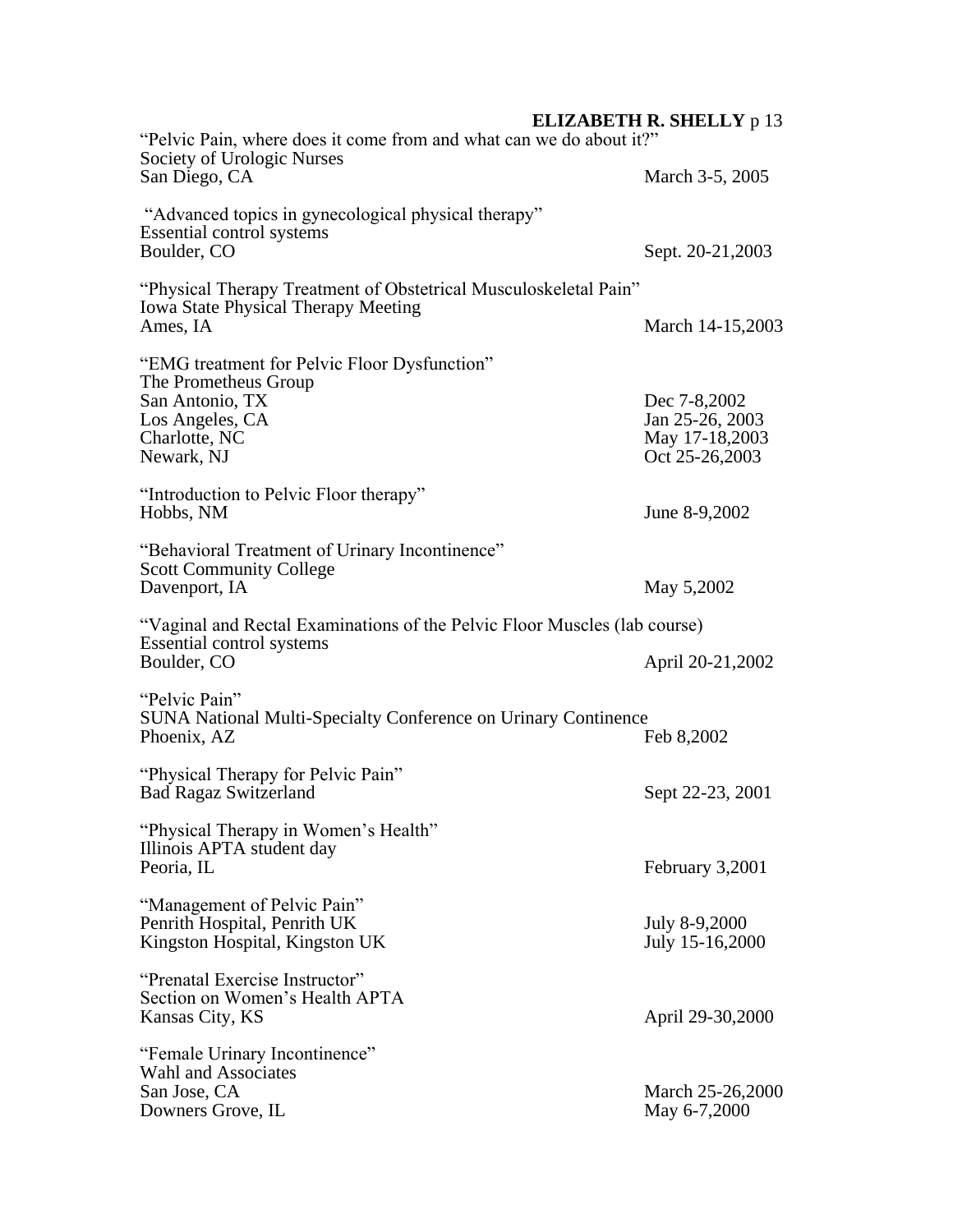| "Lyphedema Management in Physical Therapy"<br>Western Illinois APTA Meeting<br>Moline, IL                                                           | March 18,2000                                           |
|-----------------------------------------------------------------------------------------------------------------------------------------------------|---------------------------------------------------------|
| "What can we do for the pain and infertility of endometriosis"<br><b>APTA Combined Sections Meeting</b><br>New Orleans, LA                          | February 3,2000                                         |
| "Neuromodulation: New Advances in Electrical Stimulation"<br>Society for Urologic Nurses and Associates<br>Nashville, TN                            | <b>January 15,2000</b>                                  |
| "Behavioral Treatment for Female Urinary Incontinence"<br>Central Louisiana Area Health Education Center<br>Live video conference from Bunkie, LA   | June 18,1999                                            |
| "Gynecological Physical Therapy"<br>"Women's Health Physical Therapy"<br>Baptists/St Vincent's Hospital – Rehabilitation Center<br>Jacksonville, FL | May 6-9,1999<br>Nov 4-7,1999                            |
| "Practice Patterns in Women's Health" "Pubic Symphysis case study"<br><b>APTA Combined Sections Meeting</b><br>Seattle, WA                          | February 4-7,1999                                       |
| "Prenatal Exercise Instructor Workshop"<br>Baton Rouge, LA                                                                                          | September 26,1998<br>February 27-28,1999                |
| "Surface EMG Biofeedback for Pelvic Floor Dysfunctions"<br>Austin, TX<br>Chicago, IL<br>Orlando, FL                                                 | June 27-28,1998<br>October 16-17,1998<br>Nov 13-14,1998 |
| "Gynecological Physical Therapy"<br>VBS and Associates Physical Therapists<br>Greenville, SC                                                        | November 7-8,1997                                       |
| "Obstetric Physical Therapy"<br>St. Luke's Regional Medical Center Sioux City, IA                                                                   | April 19-20,1997                                        |
| Critical reviewer for Internet course "Women's Health"<br>Medical College of Georgia                                                                | September 1997                                          |
| "First Annual Symposium on Chronic Pelvic Pain"<br><b>Continuing Education Network</b><br>Chicago, IL<br>Williamsburg, VA                           | April 11-13,1997<br>May 14-17,1998                      |
| "Gynecological Physical Therapy"<br>Core Network Physical Therapy<br>Philadelphia, PA                                                               | January 25-26,1997                                      |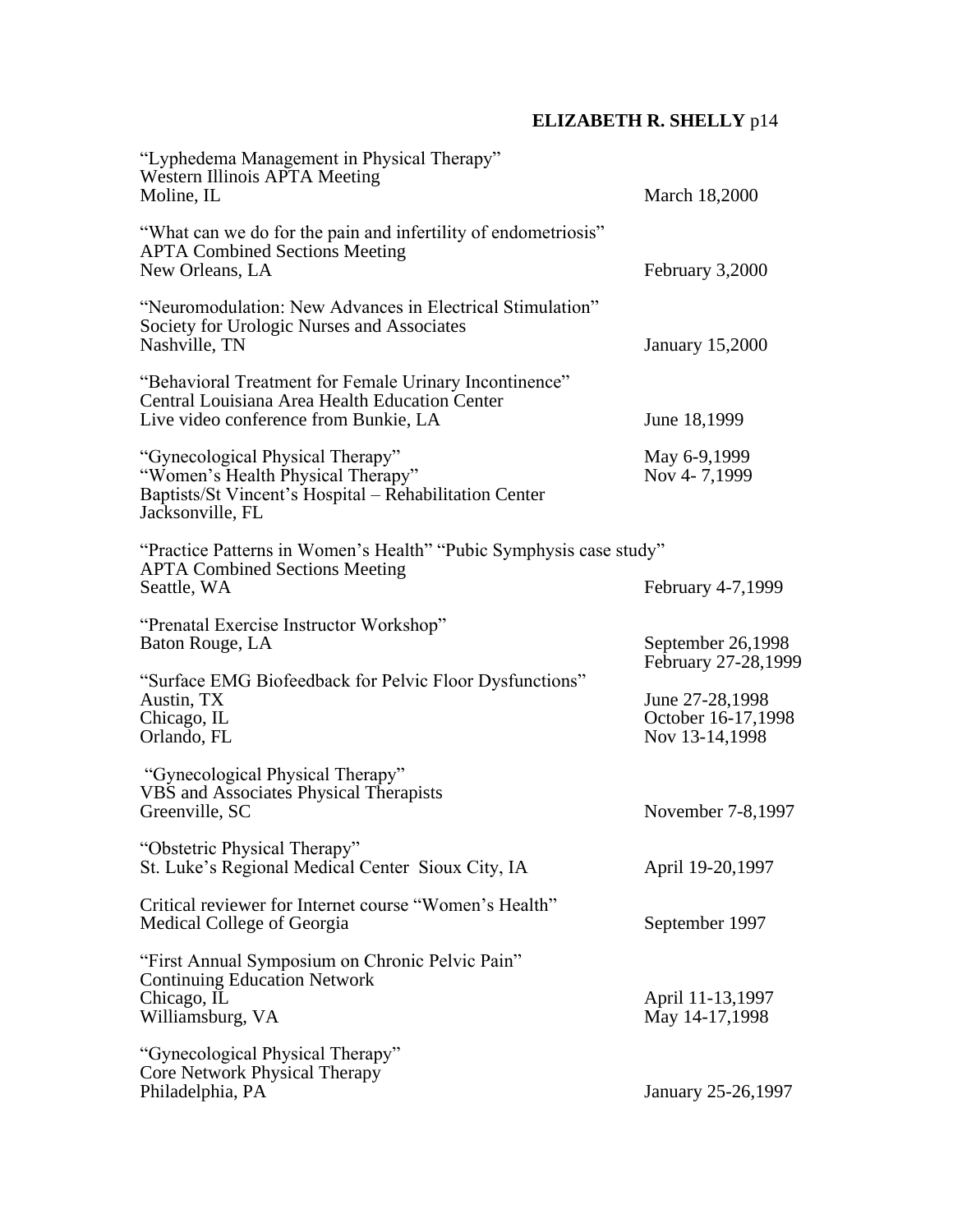| "OB/GYN Physical Therapy"<br>University of Rhode Island Physical Therapy Department<br>Kingston, RI                                                                                          | November 16,1994                                                                                                                                                                                                                     |
|----------------------------------------------------------------------------------------------------------------------------------------------------------------------------------------------|--------------------------------------------------------------------------------------------------------------------------------------------------------------------------------------------------------------------------------------|
| "OB/GYN Update"<br><b>Continuing Education Network</b><br>Williamsberg, VA                                                                                                                   | November 4-6,1994                                                                                                                                                                                                                    |
| "Advanced Gynecological Roundtable"<br>Maternal and Child Health Center<br>Cambridge, MA                                                                                                     | October 21-23,1994                                                                                                                                                                                                                   |
| "Manual Examination and Office Treatment of Pelvic Floor Disorders for Nurse<br>Practitioners and Physician's Assistants"<br>Cambridge Physical Therapy                                      |                                                                                                                                                                                                                                      |
| Cambridge, MA                                                                                                                                                                                | March 18,1994                                                                                                                                                                                                                        |
| "Vaginal Weights and Electrical Stimulation for Pelvic Floor Rehabilitation"                                                                                                                 |                                                                                                                                                                                                                                      |
| <b>Combined Section Meeting APTA</b><br>New Orleans, LA                                                                                                                                      | February, 1994                                                                                                                                                                                                                       |
| "Exercises Guidelines for Prenatal and Postpartum Women"                                                                                                                                     |                                                                                                                                                                                                                                      |
| Cambridge Physical Therapy<br>Cambridge, MA<br>Cambridge, MA                                                                                                                                 | December 4-5, 1993<br>June 19-20, 1993                                                                                                                                                                                               |
| "PT Treatment for Dyspareunia, Levatores Ani, Incontinence, and Prolapse"<br>Nurse Practitioners Association for Continuing Education<br><b>National Primary Care Conference</b>             |                                                                                                                                                                                                                                      |
| Boston, MA                                                                                                                                                                                   | November 13, 1993                                                                                                                                                                                                                    |
| <b>CONTINUING EDUCATION</b>                                                                                                                                                                  |                                                                                                                                                                                                                                      |
| "International Continence Society Annual Meeting"                                                                                                                                            |                                                                                                                                                                                                                                      |
| Philadelphia, PA<br>Florence, Italy<br>Montreal, Canada<br>Rio de Janeiro, Brazil<br>Barcelona, Spain<br>Glasgow, Scotland<br>Toronto, Canada<br>San Francisco, CA<br><b>Montreal Canada</b> | August 28-31, 2018<br>September 12-15, 2017<br>October 6 to 9, 2015<br>October 20 to 24, 2014<br>August 26 - 30, 2013<br>August 28-Sept 2,2011<br>August 23-27,2010<br>September $29 -$ October 3, 2009<br>August 31 to Sept 2, 2005 |
| Denver, CO                                                                                                                                                                                   | August 23-26, 1999                                                                                                                                                                                                                   |
| "International Urogynecological Society Annual Meeting"<br><b>Washington DC</b><br>Nashville, TN                                                                                             | July 22-26, 2014<br>Sept 24-28,2019                                                                                                                                                                                                  |
|                                                                                                                                                                                              |                                                                                                                                                                                                                                      |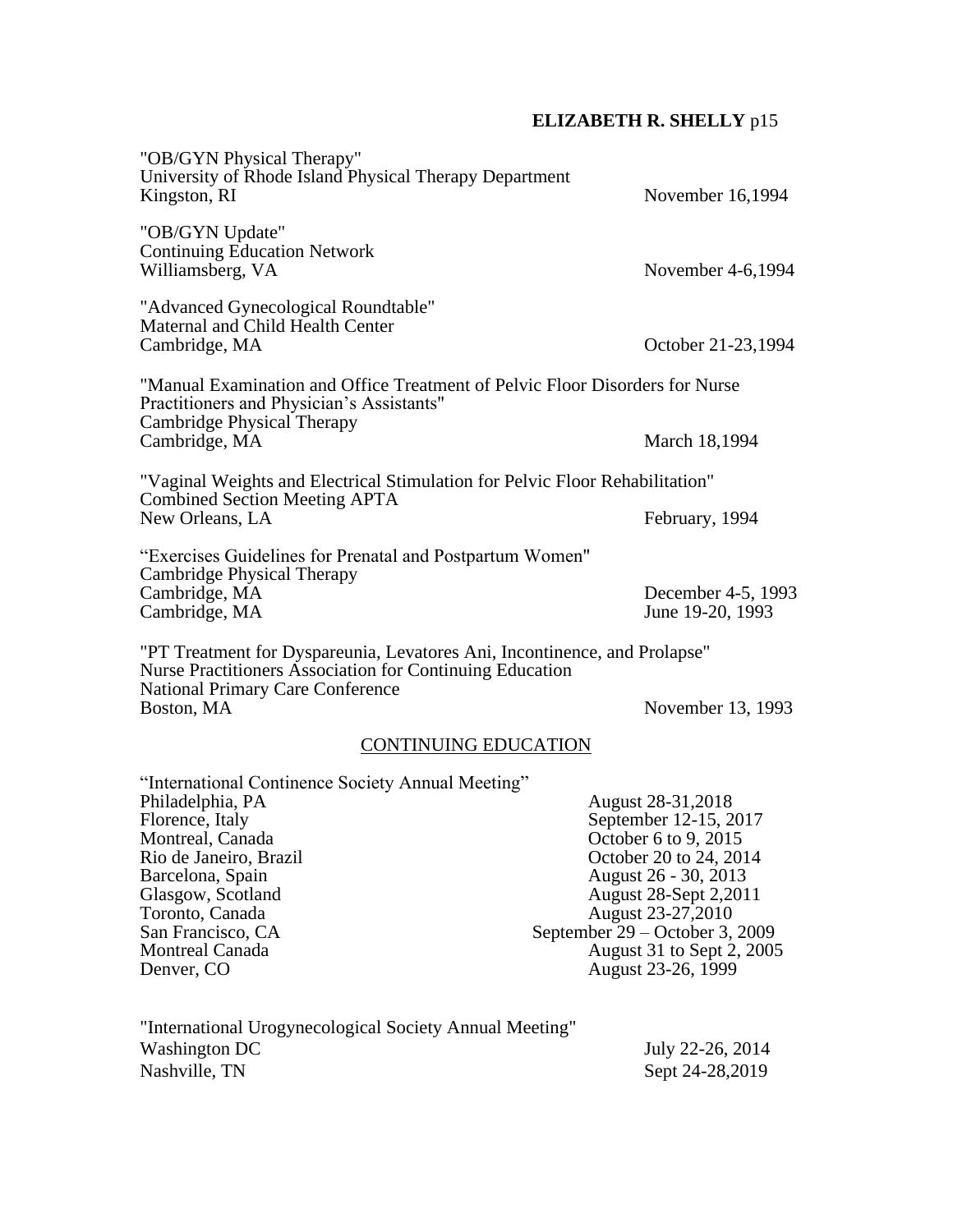**ELIZABETH R. SHELLY** p16 "Combined Sections Meeting – APTA" New Orleans, LA<br>
Indianapolis, IN<br>
February 21-24, 2018<br>
February 4-7, 2015 Indianapolis, IN<br>
Chicago. IL February 4-7, 2015<br>
February 9-11.2012 Chicago, IL<br>
New Orleans. LA<br>
February 9-11,2012<br>
February 9-12, 2011 February 9-12, 2011 Understand and Explain Pain February 16-21,2010 Looking Beyond the pelvic floor: an integrated clinical approach to the assessment and exercise management of continence and low back or pelvic pain<br>Las Vegas, NV Las Vegas, NV<br>
Nashville, TN<br>
February 6-9, 2008 Nashville, TN<br>Boston, MA<br>February 14-18, 2008 Boston, MA February 14-18, 2007<br>San Diego, CA February 1 – 5, 2006 San Diego, CA<br>
New Orleans, LA<br>
February 23-25,2005 February 23-25,2005 "The Pelvic Floor: Did it fall or was it pushed?" February 4, 2004 Nashville, TN Tampa, FL<br>Boston, MA<br>Feb 21 – 24, 2003 Boston, MA<br>
San Antonio, TX<br>
San Antonio, TX<br>
February 13–18, 2 February 13–18, 2001 "Functional assessment of the pelvic floor with and without the therapy ball" New Orleans, LA February 2-6, 2000 Seattle, WA February 4-7, 1999 Boston, MA February 11-15, 1998 Dallas, TX<br>
Reno, NV<br>
Reno, NV<br>
February 10-12, 1995 February 10-12, 1995 New Orleans, LA February, 1994 "SUNA Symposium pelvic pain and pelvic floor disorders" Savanaha GA March 7-10, 2013 Tampa, FL<br>
New York, NY<br>
Hebruary 28 - March 2,2008<br>
March 15 - 18,2006 March  $15 - 18,2006$ San Diego, CA March 3-5, 2005 Chicago, IL<br>
Phoenix, AZ<br>
Phoenix, AZ<br>
Feb 8 – 9, 2002 Feb  $8 - 9$ , 2002 New Orleans, LA January 18–20, 2001 Nashville, TN January 14-16, 2000 Orlando, FL January 15-18, 1998 "Tai Chi for health solutions for fall, fitness, strength and stress" March 1, 2019 live webcast "Ethics in Physical Therapy" June 4, 2018 IL PT Association - home study "Current concepts in Men's pelvic health" March 2-4, 2018

Entropy physiotherapy and wellness

Chicago, IL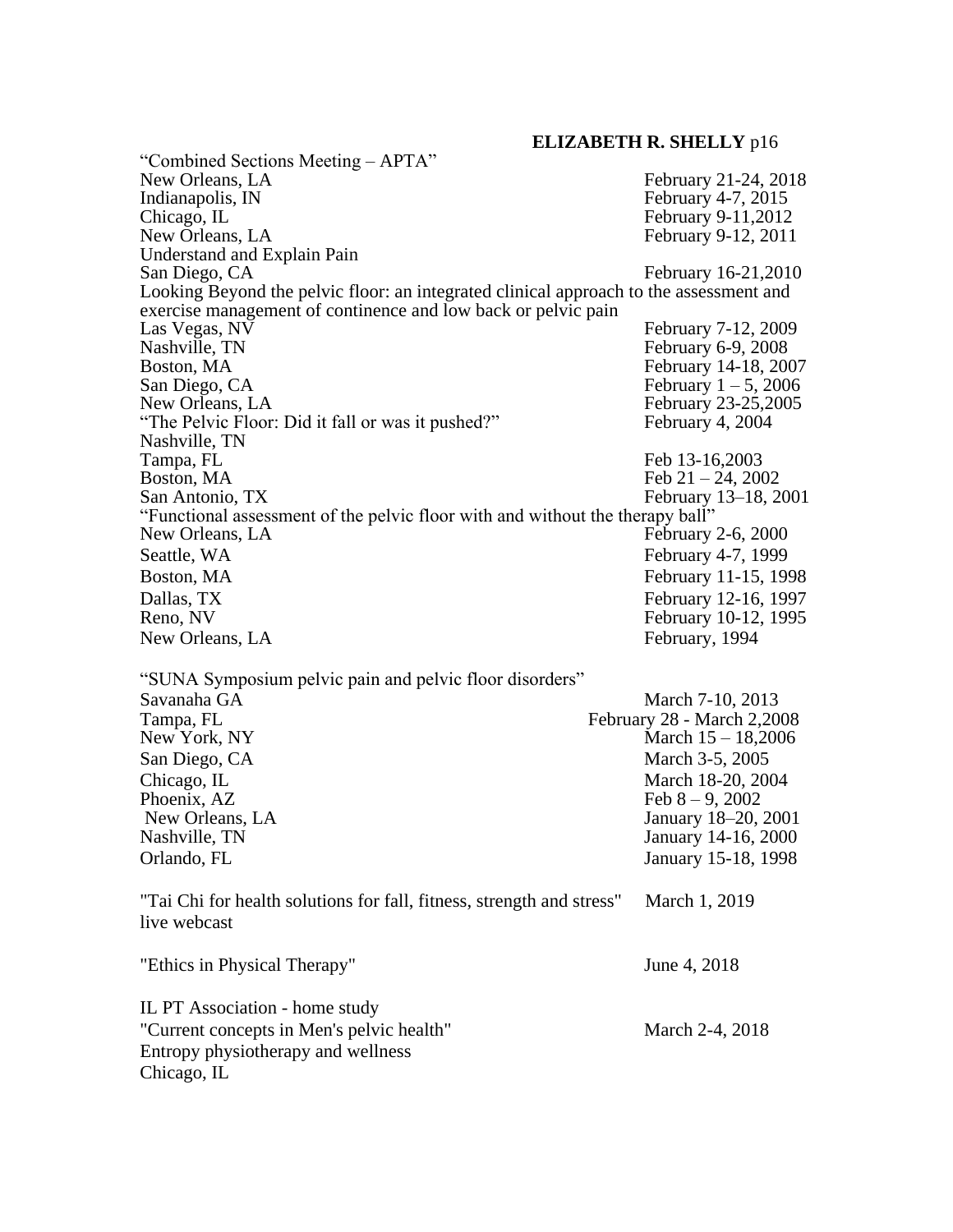| "American Urological Association"<br>Boston, MA                                                                                                                                                          | May 12-16,2107       |
|----------------------------------------------------------------------------------------------------------------------------------------------------------------------------------------------------------|----------------------|
| "Yoga for therapeutic rehabilitation"<br>Tinley Park, IL                                                                                                                                                 | Feb 25, 2017         |
| "International Pelvic Pain Society"<br>Chicago, IL                                                                                                                                                       | Oct 13-16,2016       |
| "Advanced Elvarex workshop"<br>JOBST /Klose training<br>Urbana, IL<br>"The diaphragm / pelvic floor piston for adult populations: part 1" Oct 24-25, 2015<br>Julie Wiebe<br>Clark University Dubuque, IA | February 18, 2016    |
| "Theraputic Neuroscience education: edcuating patients about pain" Oct 31- Nov 1, 2014<br>St Ambrose Univ<br>Davenport, IA                                                                               |                      |
| "Graded Motor Imagery"<br><b>NOI</b><br>Chicago, IL                                                                                                                                                      | May 10-11, 2014      |
| The Northeastern Section of the American Urological Association<br>Syracuse, New York                                                                                                                    | Oct 31 - Nov 1, 2013 |
| "Understanding the Gut Brain: stress, appetite, digestion, and Mood" May 1, 2013<br><b>Institute for Brain Potential</b><br>Davenport, IA                                                                |                      |
| "Topics in Women's' Health and aging in men and women"<br><b>IOPTWH</b><br>Boston, MA                                                                                                                    | April 26-28, 2013    |
| "International Urogynecological Association Annual Meeting"<br>Brisbane, Australia                                                                                                                       | September 3-8, 2012  |
| "Explain Pain"<br>Neuro orthopedic Institute<br>Davenport, IA                                                                                                                                            | November 18-19,2011  |
| "Total Motion Release level 1"<br>Peoria, IL                                                                                                                                                             | October 22-23,2011   |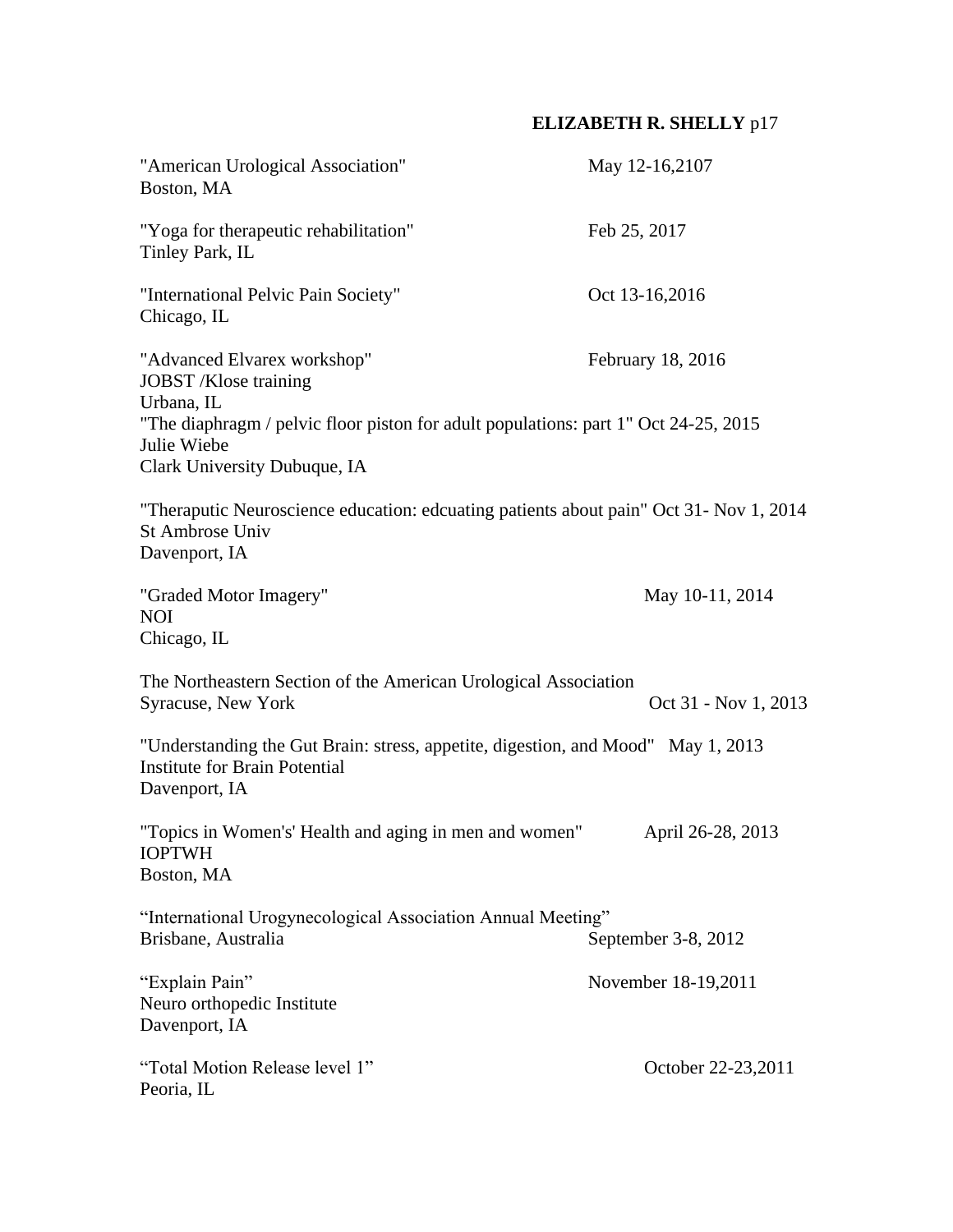| "Myokinematic Restoration home study"                                                                                                                                                                                                                                                 | September 1,2010                                                                                                                                      |
|---------------------------------------------------------------------------------------------------------------------------------------------------------------------------------------------------------------------------------------------------------------------------------------|-------------------------------------------------------------------------------------------------------------------------------------------------------|
| "Enhancing treatment outcomes with therapeutic modalities"<br>Davenport, IA                                                                                                                                                                                                           | July 21,2010                                                                                                                                          |
| "Ethics for Biofeedback Practitioners"<br>Home study – Behavioral Medicine Research and Training Foundation                                                                                                                                                                           | June 30,2010                                                                                                                                          |
| "Certificate of Achievement in Pregnancy and Postpartum level 2"<br>Section on Women's Health<br>Chicago, IL<br>"Certificate of Achievement in Pregnancy and Postpartum level 1"<br>Section on Women's Health<br>Jacksonville, FL<br>"American Urological Association Annual Meeting" | May 21-23,2010<br>January 22-24,2010<br>April 25-30, 2009                                                                                             |
| Chicago, IL<br>"Breast Cancer Rehabilitation" Klose Training<br>Chicago, IL                                                                                                                                                                                                           | April 17-18,2009                                                                                                                                      |
| "American Urogynecological Society Annual Meeting"<br>Chicago, IL<br>"Evidenced-based clinical integration of electrical stimulation and ultrasound"<br>Davenport, IA                                                                                                                 | September 4 - 6, 2008<br>October 25, 2007                                                                                                             |
| "Medi Custom Flat Knit Lymphedema Course"<br>Cedar Rapids, IA                                                                                                                                                                                                                         | May 22, 2007                                                                                                                                          |
| "Postural Respiration"<br>Iowa City, IA                                                                                                                                                                                                                                               | January $20 - 21$ , 2007                                                                                                                              |
| St Ambrose University DPT, Davenport, IA<br>"The medically complex patient"<br>'Evidenced Base Practice'<br>"Applied anatomy and physiology"<br>"Differential Diagnosis"<br>"Physical therapy examination and intervention"<br>"Advanced Diagnostics"<br>"Pharmacology in Rehab"      | May $15 - 19$ , 2006<br>March $5 - 10,2006$<br>August 22-26, 2005<br>Aug 19-27, 2005<br>April 22 to May 21, 2005<br>December 2004<br>Sept 24-25, 2004 |
| "Evidence Based Practice – Upper extremity"<br>Rock Valley Physical Therapy<br>Davenport, IA                                                                                                                                                                                          | Nov 5-6, 2004                                                                                                                                         |
| "Effective Segmental Stabilization Training"<br>Jackie Whittaker<br>Chicago, IL                                                                                                                                                                                                       | May 1-2, 2004                                                                                                                                         |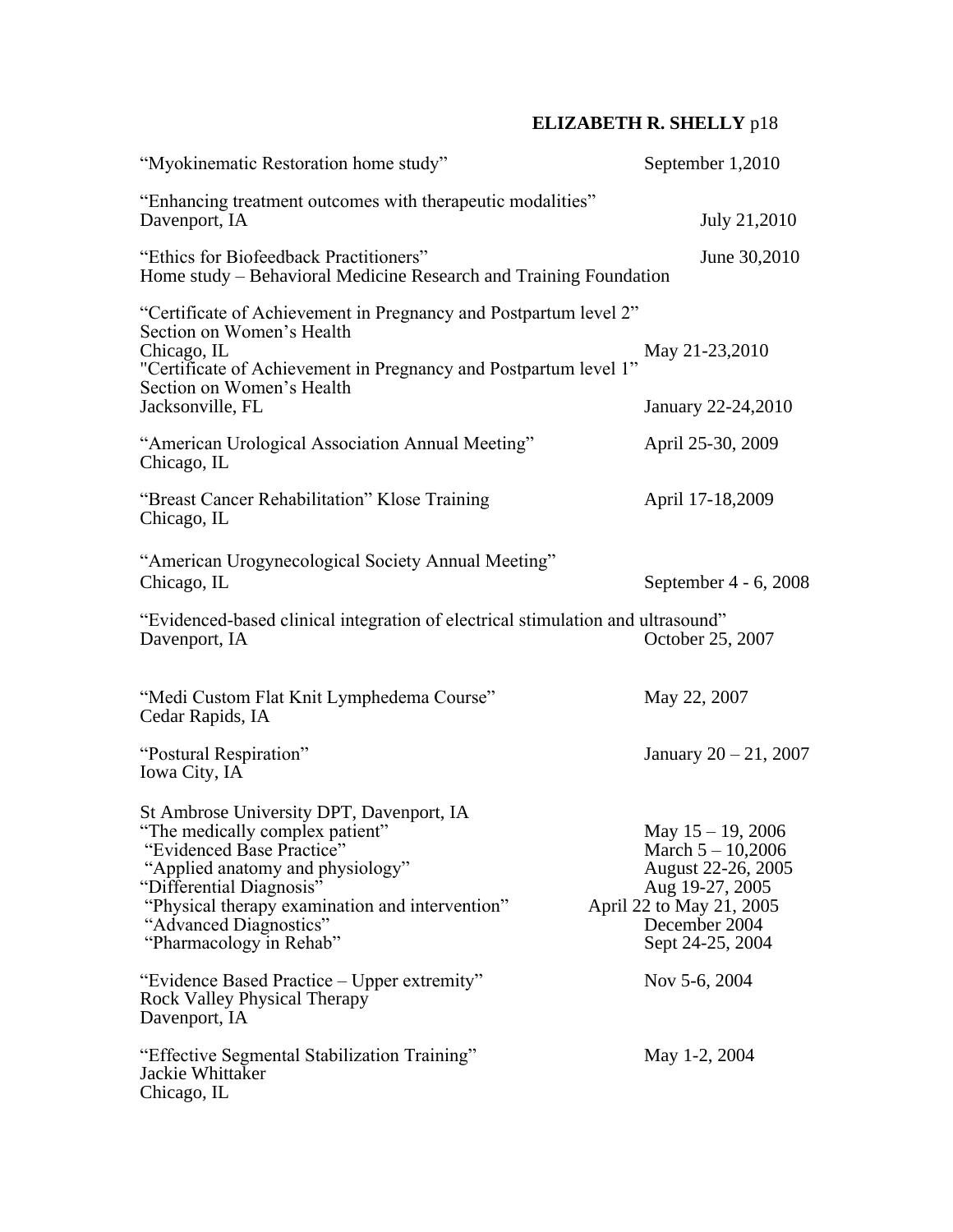| "Evidence Based Practice – Lower extremity"<br><b>Rock Valley Physical Therapy</b><br>Davenport, IA            | April 17, 2004                                                     |
|----------------------------------------------------------------------------------------------------------------|--------------------------------------------------------------------|
| "Advances in Lymphedema Treatment"<br>Kessler Lerner Lymphedema Services Academy<br>Boston, MA                 | May 23-25, 2003                                                    |
| "Physical Therapy for pelvic floor dysfunction"<br>Kari Bo<br>Vancouver, BC Canada                             | March 29-30,2003                                                   |
| "Pediatric Incontinence and Pelvic Floor Dysfunction"<br>The Prometheus Group - Dawn Sandalcidi<br>Chicago, IL | Oct 28-29,2002                                                     |
| "Scientific Approach to Lympedema Management (LeDuc)"<br>Annie Marie Vaillant-Newman<br>New Orleans, LA        | Aug 22-28,2002                                                     |
| "Lumbopelvic Integration"<br>Moline, IL                                                                        | May 2-5, 2002                                                      |
| "Biofeedback Assessment and Treatment of Pelvic Muscle Dysfunction"                                            |                                                                    |
| Essential control systems - Louise Marks<br>Boulder, CO                                                        | April 18 - 19, 2002                                                |
| "American Urogynecological Society Annual Meeting"<br>Chicago, IL                                              | Oct 25-27, 2001                                                    |
| "Evaluation and treatment of the spine – the Maitland concept"<br><b>Todd Kersten</b><br>Davenport, IA         | Fall 2000 - Spring 2001<br>$10 \text{ days} - 5 \text{ week ends}$ |
| "Propioceptive Neuromuscular Facilitation"<br>Institute of Physical Art<br>Davenport, IA                       | May 18-21, 2000                                                    |
| "Open and Closed Chain Dynamic Stabilization Exercise Course"<br>Dogwood Courses<br>Baton Rouge, LA            | Nov 13-14, 1999                                                    |
| "Mulligan Concept"<br><b>Northeast Seminars</b><br>Metarie, LA                                                 | March 20-21, 1999                                                  |
| "Myofascial Osseous Integration"<br><b>John Barnes Seminars</b><br>New Orleans, LA                             | October 17-19, 1998                                                |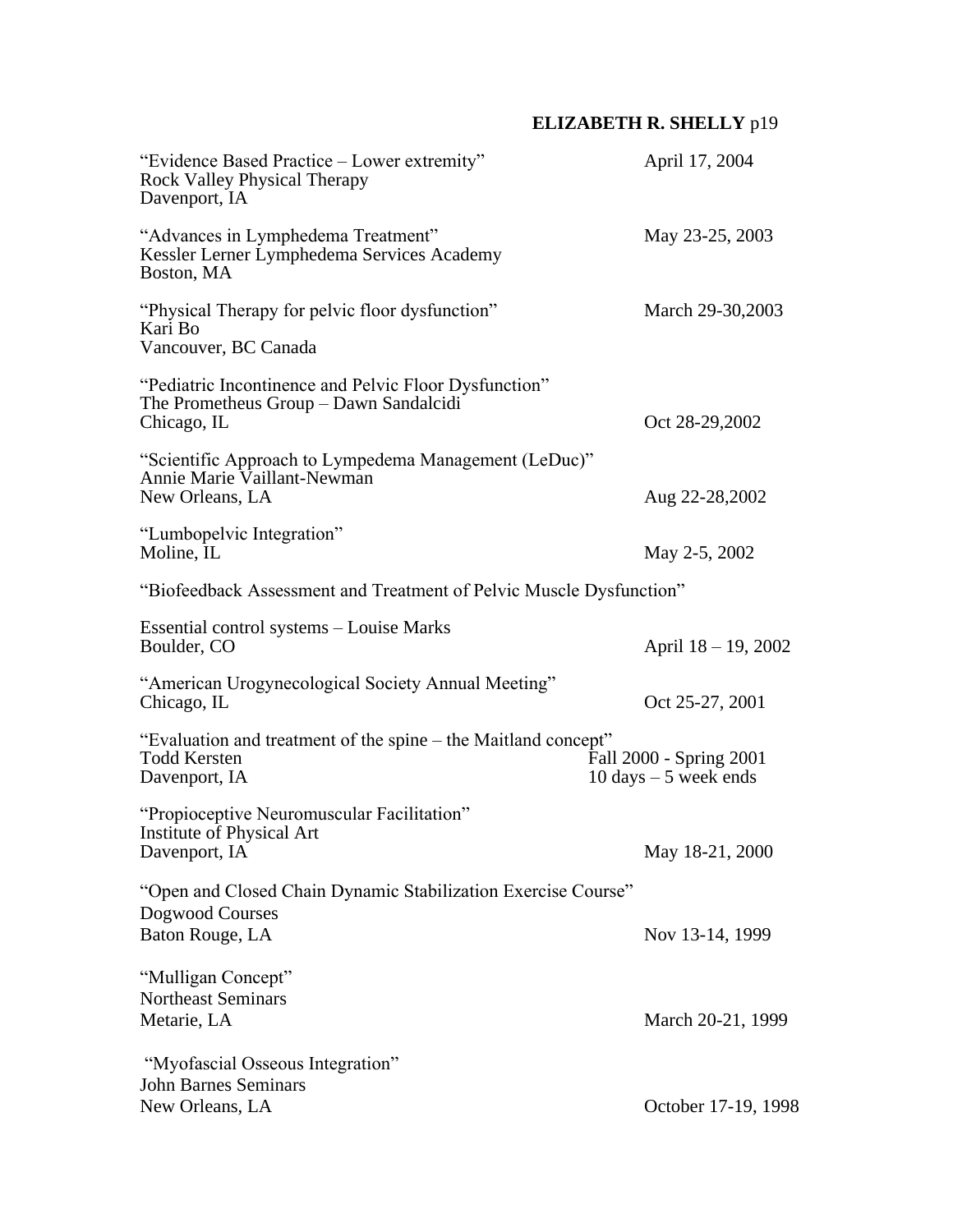| "Functioning Better with Soft Tissue Disorders"<br>Gail Wextler                                                                                                                                                                                                      |                      |
|----------------------------------------------------------------------------------------------------------------------------------------------------------------------------------------------------------------------------------------------------------------------|----------------------|
| Baton Rouge, LA                                                                                                                                                                                                                                                      | August 23-24, 1997   |
| "Biofeedback: Module 1 The Journey Begins"<br>"Biofeedback: Module 2 A Clinical Guide to Assessment and Evaluation"<br>"Biofeedback Instrumentation: #9 What You Don't Know May Be Hurting Your Clients"<br><b>Biofeedback Training Institute Home Study Courses</b> | June 1997            |
| "Rocobado Muscle Energy to the Pelvis"<br>Dawn MacConkey<br>Baton Rouge, LA                                                                                                                                                                                          | Nov 16-17, 1996      |
| "The Pelvic Viscera: A Multidimensional Approach for Treatment of Pelvic<br>Dysfunction"<br>APTA Section on Women's Health, Gail Wextler                                                                                                                             |                      |
| Baton Rouge, LA                                                                                                                                                                                                                                                      | April 19-21, 1996    |
| "National Meeting of the American Urogynecology Assoc."<br>New Orleans, LA                                                                                                                                                                                           | October 4-6, 1996    |
| "1st International Symposium on Functional Gastrointestinal Disorders" Sponsored by                                                                                                                                                                                  |                      |
| <b>International Foundation for Bowel Dysfunction</b><br>Milwaukee, WI                                                                                                                                                                                               | April 3-4, 1995      |
| "Electrical Stimulation for the Pelvic Floor"<br>Jo Laycock Ph.D. PT<br>Boston, MA                                                                                                                                                                                   | February 25, 1995    |
| "CrainioSacral 1"<br>The Upledger Foundation<br>Boston, MA                                                                                                                                                                                                           | December 15-18, 1994 |
| "Emotions: A Seminar for Health Professionals"<br>Worcester, MA                                                                                                                                                                                                      | September 24, 1993   |
| "International Incontinence Seminars"<br>Jo Laycock OB/GYN section<br>Boston, MA                                                                                                                                                                                     | August 28-29, 1993   |
| "Diagnosis and Treatment of Muscle Imbalance Syndromes Level II"                                                                                                                                                                                                     |                      |
| <b>Shirley Sharmann</b><br><b>Massachusetts</b>                                                                                                                                                                                                                      | May 14-15, 1993      |
| "SI Introduction to Spinal Evaluation and Manipulation"<br><b>Stanley Paris/Terry Paynter Sees</b><br>Boston, MA                                                                                                                                                     | February 21-28, 1992 |